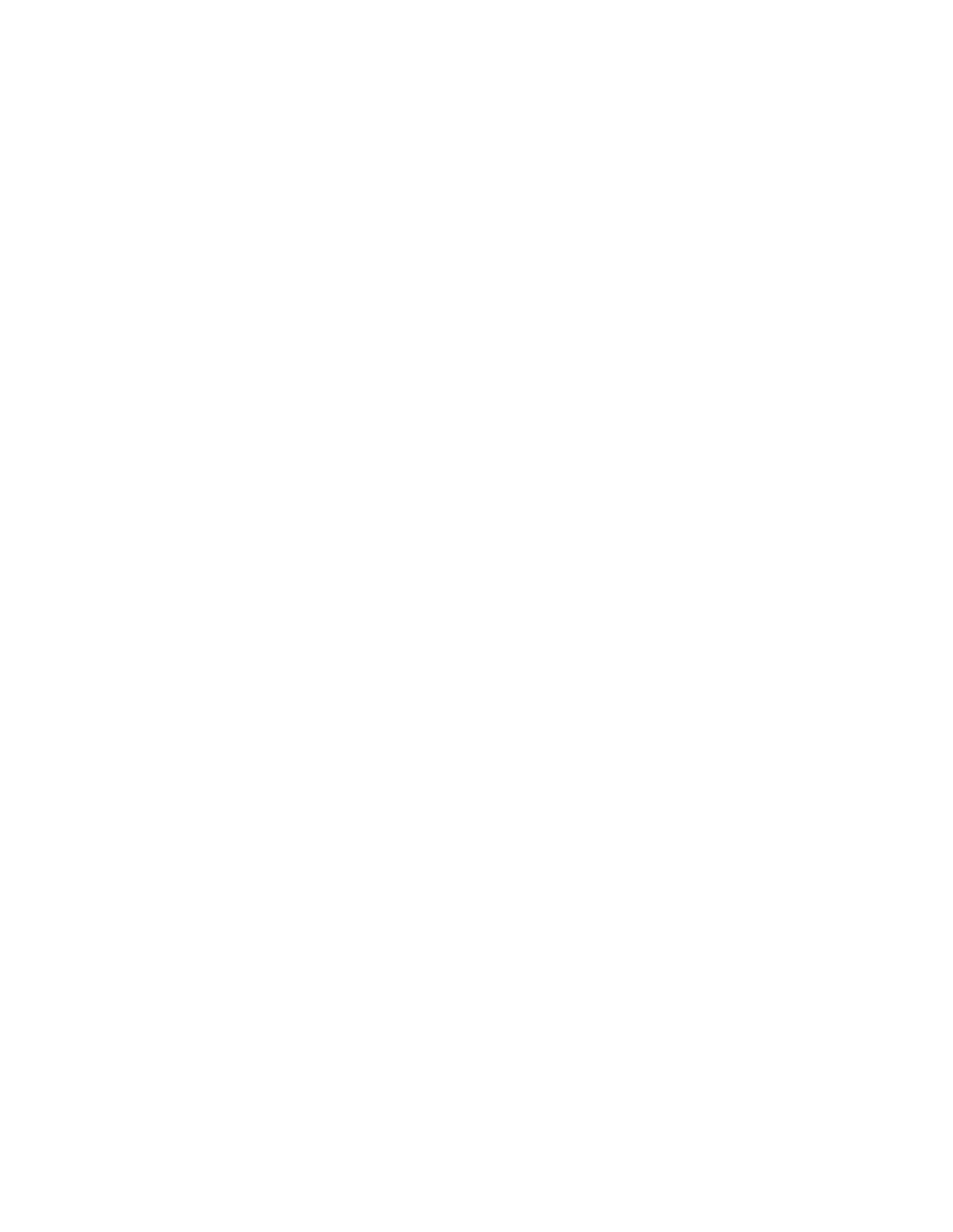## **TABLE OF CONTENTS**

| Appendix A – Permanent University Fund Distribution to the Available University Fund for FY 2020 11 |  |
|-----------------------------------------------------------------------------------------------------|--|
|                                                                                                     |  |
| Appendix C - U. T. System Board of Regents' Rule 80303 On "Uses of Available University Fund" 14    |  |
|                                                                                                     |  |
|                                                                                                     |  |
|                                                                                                     |  |
|                                                                                                     |  |

For questions concerning this report, contact: U. T. System Office of Budget and Planning 512.499.4527 BudgetandPlanning@utsystem.edu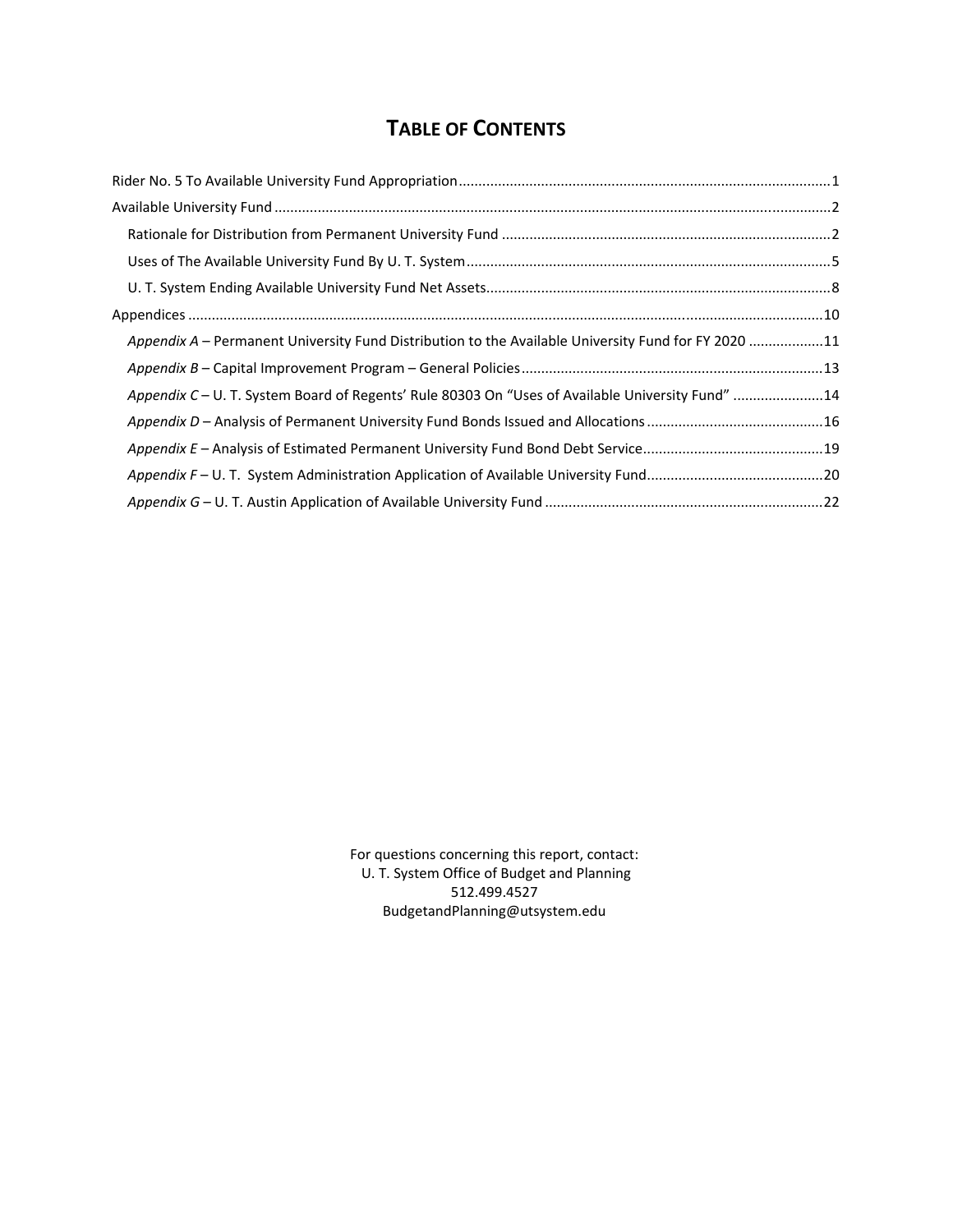#### **RIDER NO. 5 TO AVAILABLE UNIVERSITY FUND APPROPRIATION**

The text of Rider No. 5 to the Available University Fund Appropriation in House Bill 1, 86<sup>th</sup> Legislature, Regular Session, is as follows:

#### **"Reporting**.

a. The University of Texas System Board of Regents and the Texas A&M University System Board of Regents shall report to the Legislature and the Governor no later than December 1 of each year the uses of the Available University Fund (AUF) for each system component and for the system office operations for the two previous years, the current year, and two future years (projected). Each report shall contain detailed information on the following:

- (1) debt service allocations, by component;
- (2) bond proceeds allocations, by component;
- (3) excellence allocations, by component or system office, and their purposes;
- (4) Available University Fund income, interest, beginning‐and‐end‐of‐year balances; and
- (5) the rationale used by the respective boards to distribute AUF funds.

b. In addition, by December 1 of each year, authorized managers of permanent funds and endowments whose earnings are appropriated above shall submit an annual financial report which shall include, at a minimum, an income statement and balance sheet and a summary of the investment return of the fund during the preceding fiscal year. The annual financial report shall also contain:

- (1) a summary of all gains, losses and income from investments and an itemized list of all securities held for the fund on August 31;
- (2) any other information needed by the Governor or the Legislative Budget Board to clearly indicate the nature and extent of investments made of the fund and all income realized from the components of the fund.

The annual financial report shall be distributed to the Governor and Legislative Budget Board by December 1 of each year of the biennium."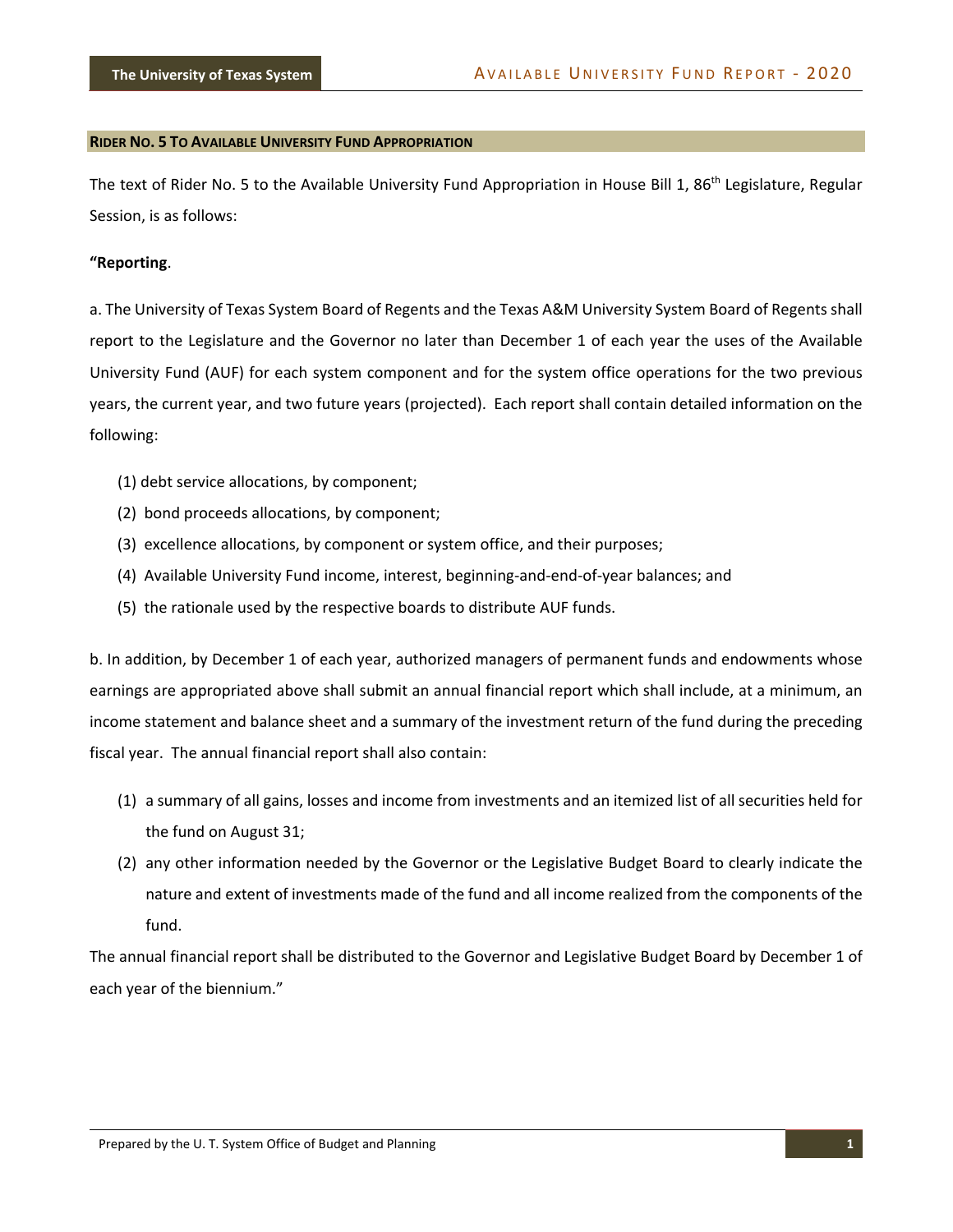#### **AVAILABLE UNIVERSITY FUND**

#### **RATIONALE FOR DISTRIBUTION FROM PERMANENT UNIVERSITY FUND**

The *Texas Constitution* defines the Available University Fund (AUF) as consisting of distributions from the total return on all investment assets of the Permanent University Fund (PUF) including the net income attributable to the surface of PUF land. The *Texas Constitution* authorizes The University of Texas System (U. T. System) Board of Regents (Board of Regents) to determine the amount of distributions to the AUF from the PUF in a manner intended to provide the AUF with a stable and predictable stream of distributions over time, as well as to maintain the purchasing power of both the PUF assets and AUF distributions. Deposits credited to the AUF are administered by the Texas Comptroller of Public Accounts and, along with other funds of the State of Texas, are invested in accordance with State law.

The *Texas Constitution* further limits the discretion of the Board of Regents to determine the amount of PUF distributions in any given year by requiring satisfaction of three tests: 1) PUF distributions to the AUF must not be less than the amount needed to pay the principal and interest due and owing on PUF bonds and notes; 2) PUF distributions to the AUF cannot increase year to year if the purchasing power of PUF investments has not been preserved over rolling 10‐year periods; and 3) annual distributions from the PUF to the AUF cannot exceed 7% of the average net fair market value of PUF investments as determined by the Board of Regents. The only exception to these provisions is that distributions must be sufficient to meet annual debt service requirements on PUF bonds and notes.

The Board of Regents approved distributions from the PUF to the AUF for the fiscal years ending August 31, 2020, and August 31, 2021, which satisfy the constitutional tests (see Appendix A). For FY 2020 and FY 2021, PUF distributions of \$1,311,390,000 and \$1,112,265,000 were approved, respectively. The distribution for FY 2020 includes a special one‐time supplemental distribution in the amount of \$250 million. The U. T. System share of this one‐time distribution (\$166.7 million) was entirely distributed to U. T. Austin to be used solely for the creation of an endowed fund, to be held permanently, with the distributions from the endowed fund to be used to supplement federal, state, and institutional grants to cover the full cost of tuition and fees for low‐income, in‐state undergraduate students at U. T. Austin.

Projected annual PUF distributions on Table 1 for FY 2022 and FY 2023 are presented including an increase by a rate equal to the Consumer Price Index (CPI) plus 2.65% (subject to the above limits on annual PUF distributions).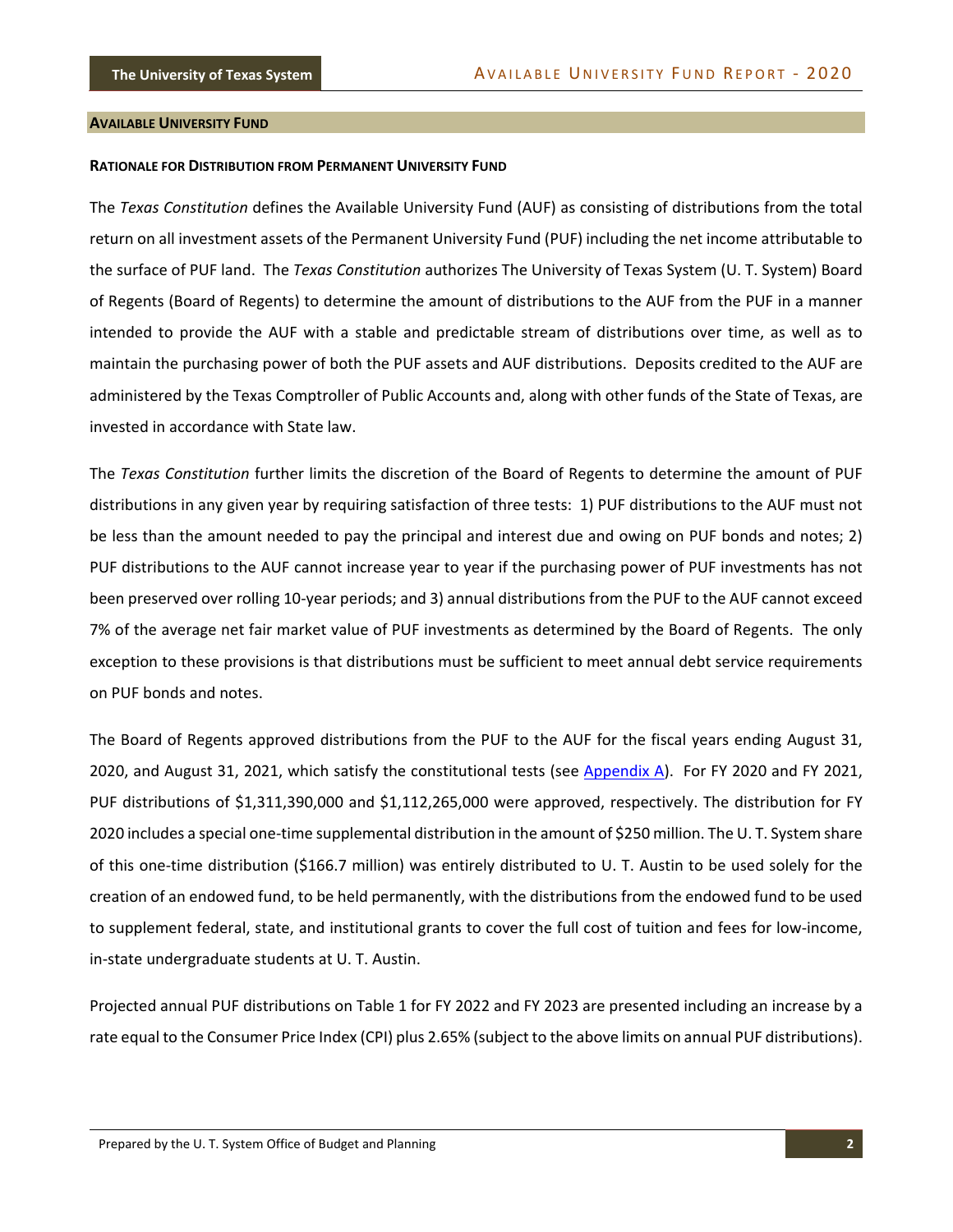|                                                                                         |                          | Table 1                         |  |  |  |
|-----------------------------------------------------------------------------------------|--------------------------|---------------------------------|--|--|--|
| THE UNIVERSITY OF TEXAS SYSTEM<br><b>AVAILABLE UNIVERSITY FUND</b><br>FY 2019 - FY 2023 |                          |                                 |  |  |  |
|                                                                                         | <b>Actual</b><br>FY 2019 | <b>Actual</b><br><b>FY 2020</b> |  |  |  |
| <b>Income and PUF Distributions</b>                                                     |                          |                                 |  |  |  |
| Divisible with Texas A&M University                                                     |                          |                                 |  |  |  |
| <b>Investment Income and Distributions</b>                                              | \$1,014,000,000          | \$1,311,390,000                 |  |  |  |
| Surface and Other Income                                                                | 110,875,220              | 78,065,940                      |  |  |  |
| Divisible Expenses                                                                      | (2,520,366)              | (2,359,751)                     |  |  |  |
| <b>Net Divisible Income and Distributions</b>                                           | 1,122,354,854            | 1,387,096,189                   |  |  |  |
| Less: Texas A&M Share (1/3rd)                                                           | (374, 118, 285)          | (462, 365, 396)                 |  |  |  |
| U. T. Share (2/3rds)                                                                    | 748,236,569              | 924,730,793                     |  |  |  |
| <b>AUF Interest Income</b>                                                              | 21,734,472               | 15,990,251                      |  |  |  |
| Income and Distributions Available to the U.T. System                                   | 769,971,041              | 940,721,044                     |  |  |  |
| Transfers/Expenditures                                                                  |                          |                                 |  |  |  |
| Debt Service on PUF Bonds                                                               | (227, 303, 240)          | (260, 962, 609)                 |  |  |  |
| U. T. System Administration:                                                            |                          |                                 |  |  |  |
| <b>Direct Campus Support</b>                                                            | (41, 484, 203)           | (42, 557, 676)                  |  |  |  |
| <b>System Administration</b>                                                            | (54, 310, 797)           | (49, 442, 324)                  |  |  |  |
| ERP/ Information Security System Development                                            | (16,900,000)             |                                 |  |  |  |
| U. T. System Initiatives<br>U. T. Austin:                                               |                          | (5,000,000)                     |  |  |  |
| Excellence                                                                              | (398, 660, 000)          | (449, 905, 000)                 |  |  |  |
| Systemwide Technology and Telecommunications                                            | (1,992,000)              | (1,992,000)                     |  |  |  |
| Other U. T. Austin Support                                                              | (3,300,000)              | (185, 924, 667)                 |  |  |  |
| <b>Total Transfers/Expenditures</b>                                                     | (743, 950, 240)          | (995, 784, 275)                 |  |  |  |
| Net Surplus/ (Deficit)                                                                  | 26,020,801               | (55,063,231)                    |  |  |  |
| Net Assets - Beginning of Year                                                          | 160,080,757              | 186,101,558                     |  |  |  |
| Net Assets – End of Year                                                                | \$186,101,558            | \$131,038,327                   |  |  |  |

Note: FY 2021 Budget and FY 2022-23 Projections are subject to change due to market conditions and unforeseen emergencies or opportunities.

Source: U. T. System Administration Financial Statements, Annual Operating Budget, and projections from the U. T. System Office of Finance.

As of 12.01.2020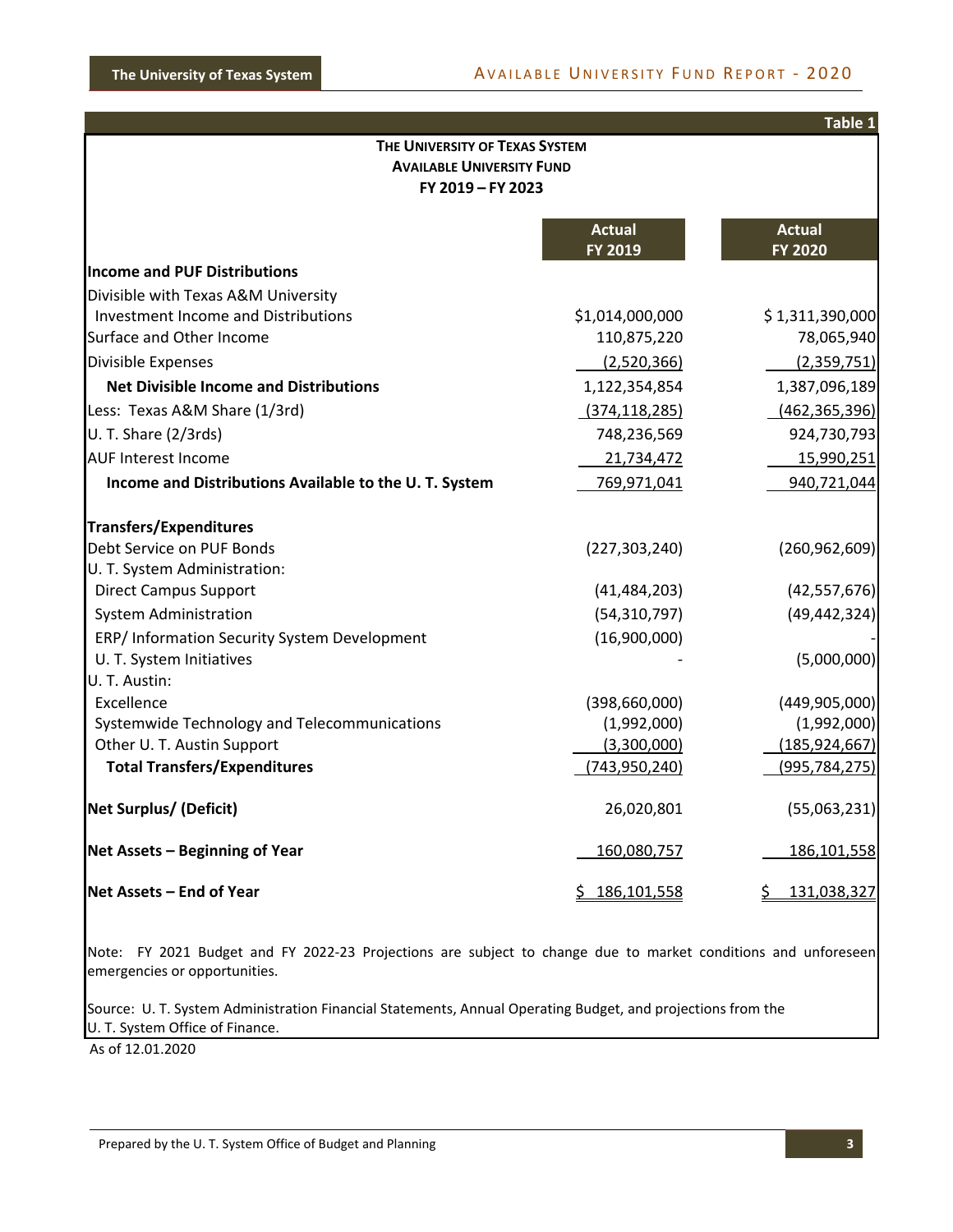## **Table 1 (Continued)**

| <b>Budgeted</b><br>FY 2021 | Projected<br>FY 2022 | Projected<br>FY 2023 |
|----------------------------|----------------------|----------------------|
|                            |                      |                      |
| \$1,112,265,000            | \$1,163,985,000      | \$1,218,110,000      |
| 56,436,800                 | 51,461,120           | 55,939,232           |
| (2,100,000)                | (2,100,000)          | (2,100,000)          |
| 1,166,601,800              | 1,213,346,120        | 1,271,949,232        |
| (388, 867, 267)            | (404, 448, 707)      | (423, 983, 077)      |
| 777,734,533                | 808,897,413          | 847,966,155          |
| 5,249,804                  | 5,507,000            | 5,771,000            |
| 782,984,337                | 814,404,413          | 853,737,155          |
|                            |                      |                      |
|                            |                      |                      |
| (269, 891, 139)            | (282, 377, 301)      | (298, 982, 648)      |
| (41, 459, 566)             | (41, 459, 566)       | (41, 459, 566)       |
| (50, 540, 434)             | (50, 540, 434)       | (50, 540, 434)       |
|                            |                      |                      |
|                            |                      |                      |
|                            |                      |                      |
|                            |                      |                      |
| (414, 995, 000)            | (431, 630, 000)      | (452, 480, 000)      |
| (1,992,000)                | (1,992,000)          | (1,992,000)          |
| (100,000)                  | (100,000)            | (100,000)            |
| (778,978,139)              | (808,099,301)        | (845, 554, 648)      |
| 4,006,198                  | 6,305,112            | 8,182,507            |
|                            |                      |                      |
| 131,038,327                | 135,044,525          | 141,349,637          |
| 135,044,525<br>\$          | \$141,349,637        | \$149,532,144        |
|                            |                      |                      |

As of 12.01.2020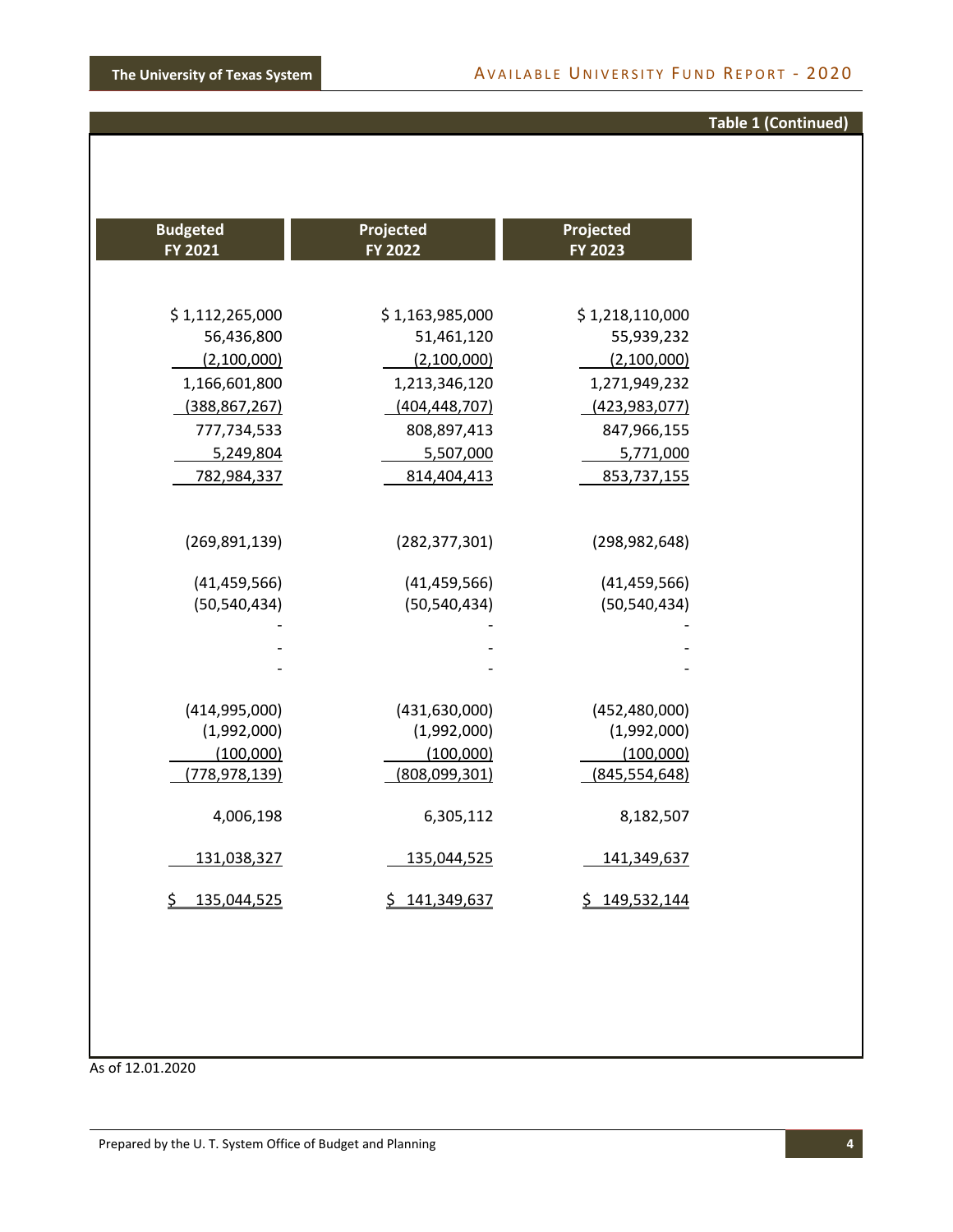#### **USES OF THE AVAILABLE UNIVERSITY FUND BY U. T. SYSTEM**

The AUF is used for four primary purposes:

- (1) to pay interest and principal due on PUF bonds,
- (2) to provide for support and maintenance of the U. T. System Administration,
- (3) to provide for academic excellence and other support for U. T. Austin, and
- (4) to fund special U. T. System initiatives.

#### *PUF Bond Debt Service*

Bonds supported by income generated by the PUF are periodically issued by the Board of Regents to finance capital improvements, equipment, and library books or materials for U. T. System Administration and all fourteen U. T. System institutions. U. T. System institutions eligible for PUF bond funding, as specified in the *Texas Constitution*, are:

| U. T. Arlington         | U. T. Southwestern Medical Center         |
|-------------------------|-------------------------------------------|
| U. T. Austin            | U. T. Medical Branch - Galveston          |
| U.T. Dallas             | U. T. Health Science Center - Houston     |
| U. T. El Paso           | U. T. Health Science Center - San Antonio |
| U. T. Permian Basin     | U. T. M. D. Anderson Cancer Center        |
| U. T. Rio Grande Valley | U. T. Health Science Center - Tyler       |
| U. T. San Antonio       | U. T. System Administration               |
| U. T. Tyler             |                                           |

Capital improvement needs of the institutions are extensively evaluated on an ongoing basis and incorporated in a six‐year Capital Improvement Program (CIP). The General Policies applicable to the formulation of the CIP are illustrated in Appendix B.

Issuance of PUF bonds for capital improvements reflects the assessments made in the CIP process, the availability of other resources, and the projected availability of AUF funds to finance the bonds in conformance with the Board of Regents' *Rules and Regulations*, Rule 80303 (Regents' Rule 80303) on "Uses of the Available University Fund" (see Appendix C for a discussion of this rule).

The first and primary use of AUF funds authorized by the *Texas Constitution* is to service the PUF‐backed debt discussed above. Appendix D provides a history of the U. T. System PUF Bond Proceeds appropriated to each institution through FY 2020 as well as projected appropriations through FY 2023. While U. T. System Administration pays all PUF debt service directly from the AUF, Appendix E provides estimates of PUF debt service attributable to each institution for FY 2019 through FY 2023.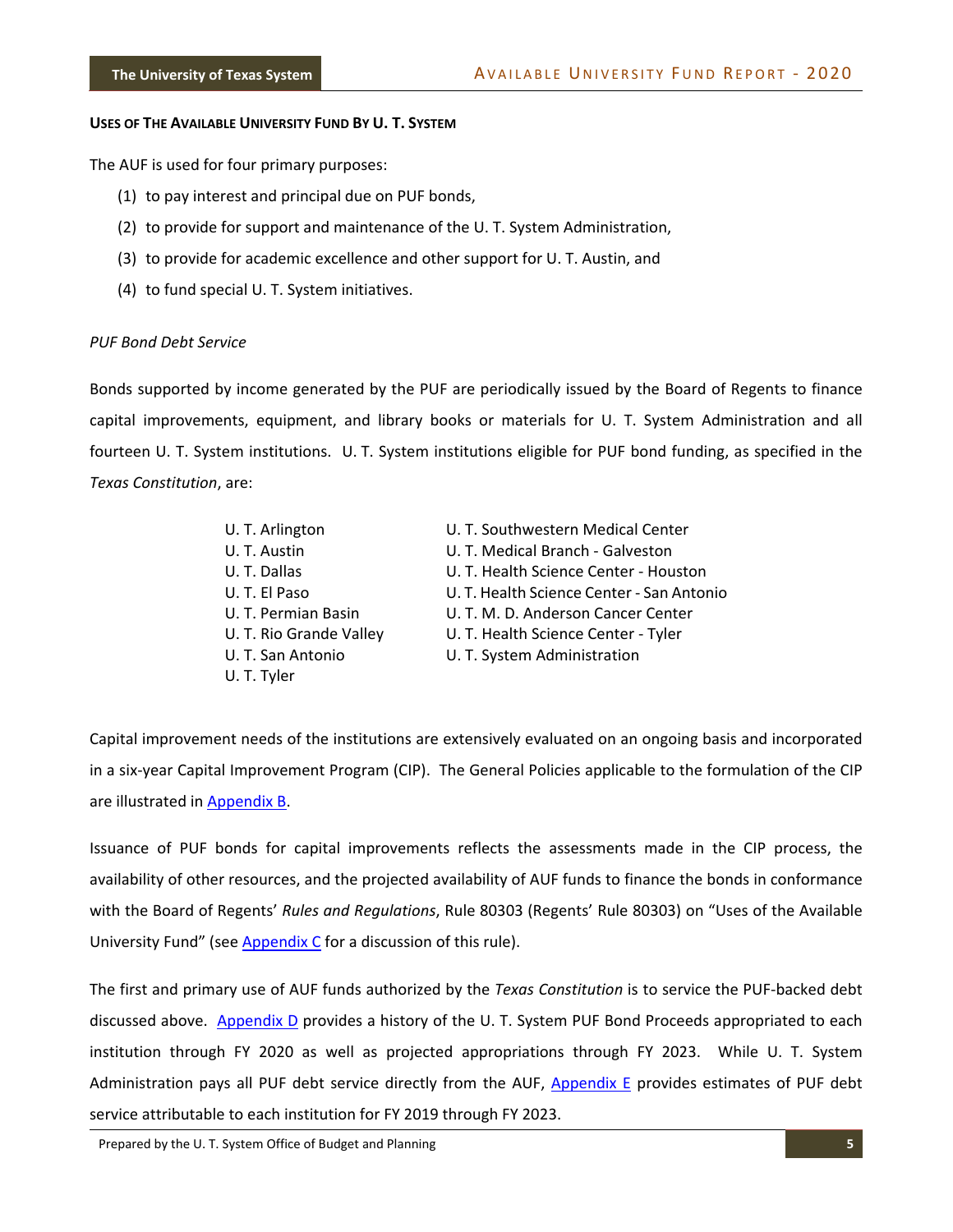#### *U. T. System Administration*

A second use of the AUF is for support and maintenance of U. T. System Administration. Chapter 65 of the *Texas Education Code* authorizes "oversight and coordination of the activities of the system and each component institution within the system." The uses of these funds are further described in Appendix F.

*Academic Excellence Funds – U. T. Austin*

Pursuant to the terms of the *Texas Constitution*, U. T. Austin is the only U. T. System institution other than U. T. System Administration eligible to directly receive resources from the AUF for support and maintenance purposes.

For FY 2019 and FY 2021, the Board of Regents approved an allocation of 53% to U. T. Austin of the projected U. T. System share of the net divisible AUF annual income and distributions. For FY 2020, the Board of Regents approved an allocation of AUF to U. T. Austin equal to 56.5% of the U. T. System projected share which includes the base allocation of 53% plus a one‐time increase of 3.5%. The FY 2022 and FY 2023 projected excellence funding amounts on *Table 1* assume a continued 53% allocation to U. T. Austin.

U. T. Austin depends on academic excellence funds from the AUF for needs such as library enhancement; enhancement of academic department operations; specialized science, engineering, and computing equipment; scholarships and fellowships; and support of special units. These special units conduct research, disseminate research and scholarship information to the general public, and provide public service. Beginning in FY 2018, this excellence allocation includes support for U. T. Austin Dell Medical School (DMS) as discussed below. Appendix G further describes the uses of the AUF transfers to U. T. Austin for excellence purposes.

The Board of Regents had previously committed an AUF allocation toward the creation and operation of DMS at U. T. Austin. This commitment was to be equal to the greater of \$25 million annually or a 3% increase in the annual AUF distribution to U. T. Austin from 45% to 48%. Beginning with FY 2018, this allocation has been incorporated annually into the excellence funding distribution for U. T. Austin. The Board of Regents stated its intention to review the funding streams which support DMS 10 years after its establishment consistent with their fiduciary responsibilities.

#### *Other Support – U. T. Austin*

For FY 2019, approved support allocations to U. T. Austin include:

• \$3.0 million to support the startup of U. T. Austin's collaboration with Army Futures Command; and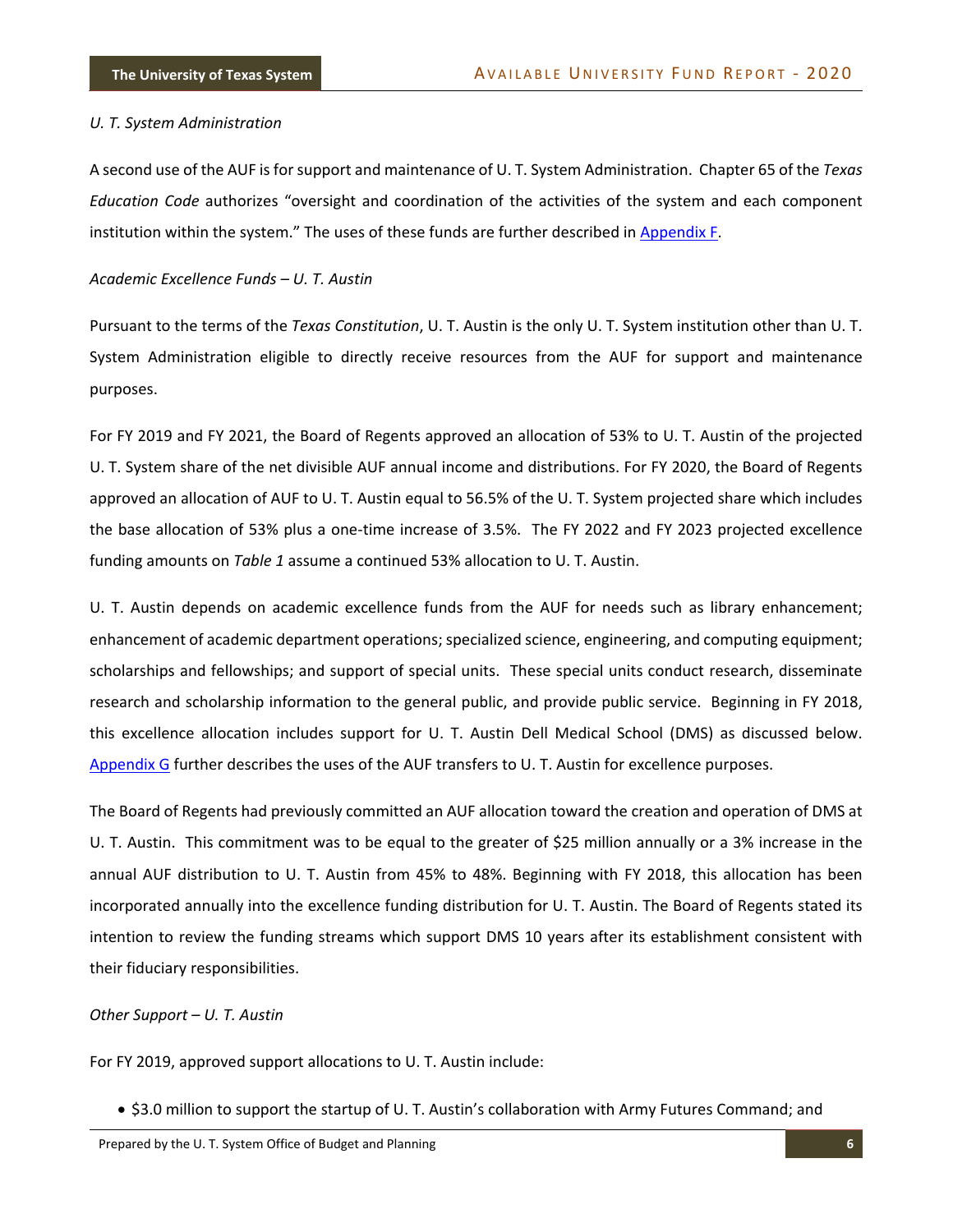\$0.3 million in additional funding to support the Cultivating Learning and Safe Environments (CLASE) program, which seeks to understand and respond to sexual assault, harassment, and violence at U. T. academic and health institutions.

For FY 2020, approved support allocations to U. T. Austin include:

- \$166.7 million to be used solely for the creation of an endowed fund, to be held permanently, with the distributions from the endowed fund to be used to supplement federal, state, and institutional grants to cover the full cost of tuition and fees for low‐income, in‐state undergraduate students at U. T. Austin; and
- \$0.5 million for equipment purchases to support the work of Dr. John B. Goodenough, Professor and Virginia H. Cockrell Centennial Chair in Engineering, in recognition of being awarded the 2019 Nobel Prize in Chemistry paid out \$100,000 per year over five years (FY 2020‐24); and
- \$11.2 million in place of previously approved Science and Technology Acquisition and Retention (STARs) PUF bond funding to provide more flexibility to support and maintain the Dell Medical School; and
- \$8.0 million to be expended over four years to increase police presence with the addition of more officers and other security personnel and the implementation of technology solutions to improve security in areas near the U. T. Austin campus where students live, congregate, and walk.

#### *U. T. System Initiatives*

The AUF is used to support operational programs at U. T. System Administration and various strategic priorities and initiatives undertaken by the Board of Regents, all of which benefit U. T. System institutions and students. As with the many operational programs provided by U. T. System Administration, each of the initiatives either provides a service across a broad number of institutional campuses or provides oversight and coordination of activities that benefit a broad number of campuses and the students of those campuses. In addition to a review by U. T. System Administration staff, the Board of Regents makes a determination that the system initiatives represent an appropriate use of the AUF and meets the applicable constitutional standards.

U. T. System provides advanced 30‐day notification to the Legislative Budget Board prior to the Board of Regents taking action on System Initiatives as required by Rider 7 of the AUF within the General Appropriations Act.

For FY 2020, the Board of Regents approved a \$5.0 million initiative to provide continued funding for the cooperative initiative with the National Council of Science and Technology (CONACYT) of Mexico to promote and strengthen relations between the United States and Mexico in regard to higher education and research.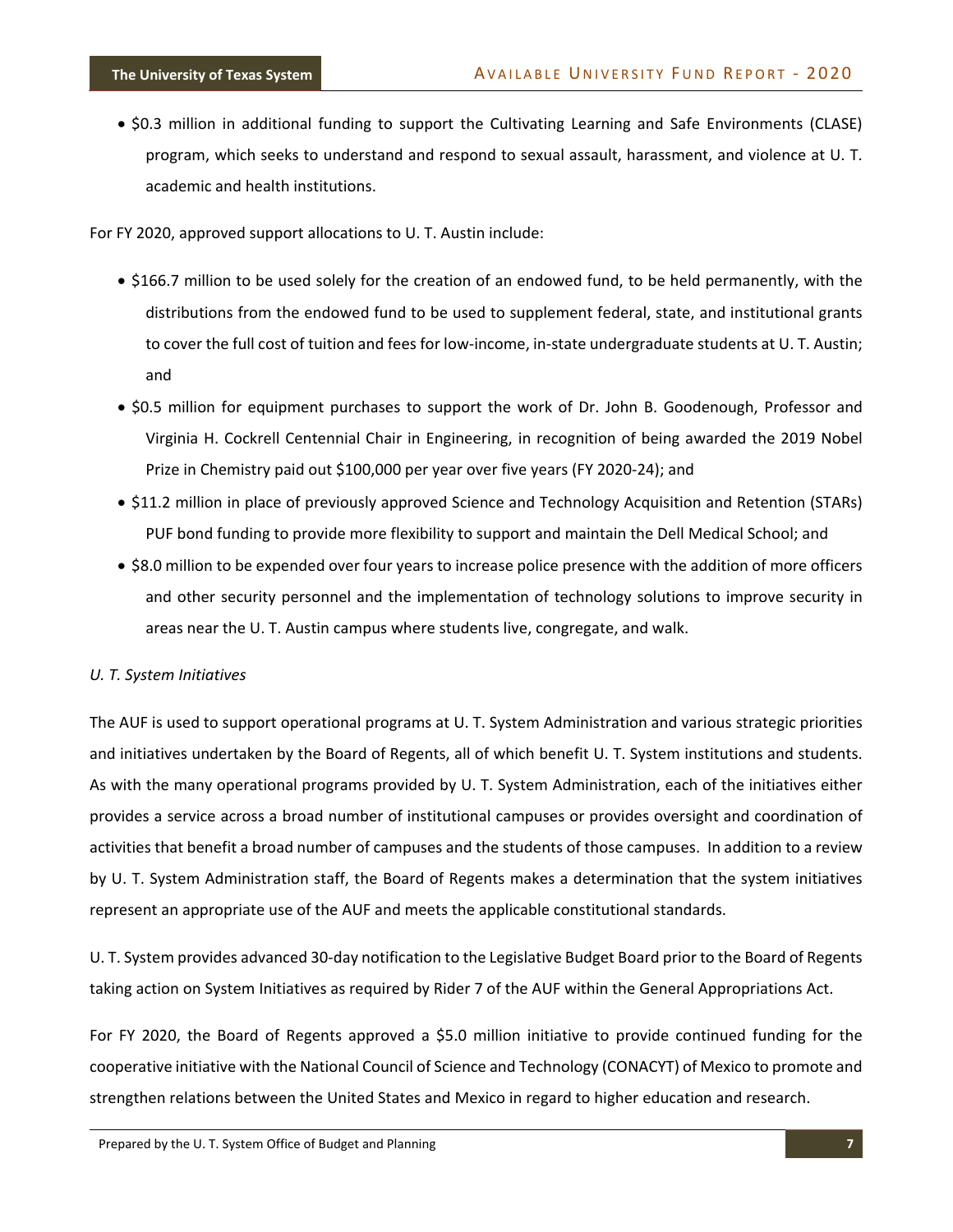Currently no U. T. System initiatives are reflected for FY 2019, FY 2021, FY 2022, or FY 2023 on *Table 1*.

#### **U. T. SYSTEM ENDING AVAILABLE UNIVERSITY FUND NET ASSETS**

As of August 31, 2020, the AUF cash balance in the State Treasury as reflected in the annual financial report was \$864.8 million. This balance does not include receivables of \$1.4 million or payables of \$735.1 million. The payablesinclude \$591.3 million due to U. T. Austin; \$141.3 million due to other U. T. System Administration fund groups; and \$2.5 million of other obligations. After considering the receivables and payables, the AUF net assets are \$131.0 million.

The minimum AUF balance of \$50 million set by Regents' Rule 80303 would repair or replace less than 1% of the facilities in the event unexpected needs for repair or replacement should arise. Additionally, the AUF balance serves as a financial cushion against capital market volatility, which can adversely impact future PUF distributions to the AUF. In the event of any negative variance between projected and actual distributions from the PUF or unexpected capital needs, the AUF balance would be used to support the operating expenses or to pay PUF debt service.

AUF‐funded operations of U. T. System Administration and most special initiatives are primarily accounted for in the Educational and General (E&G) Fund. As of August 31, 2020, the unexpended net assets resulting from transfers from the AUF and available for expenditure were \$100.6 million largely for Systemwide initiatives, excluding balances associated with \$20.0 million of investment assets held for the U. T. Horizon Fund.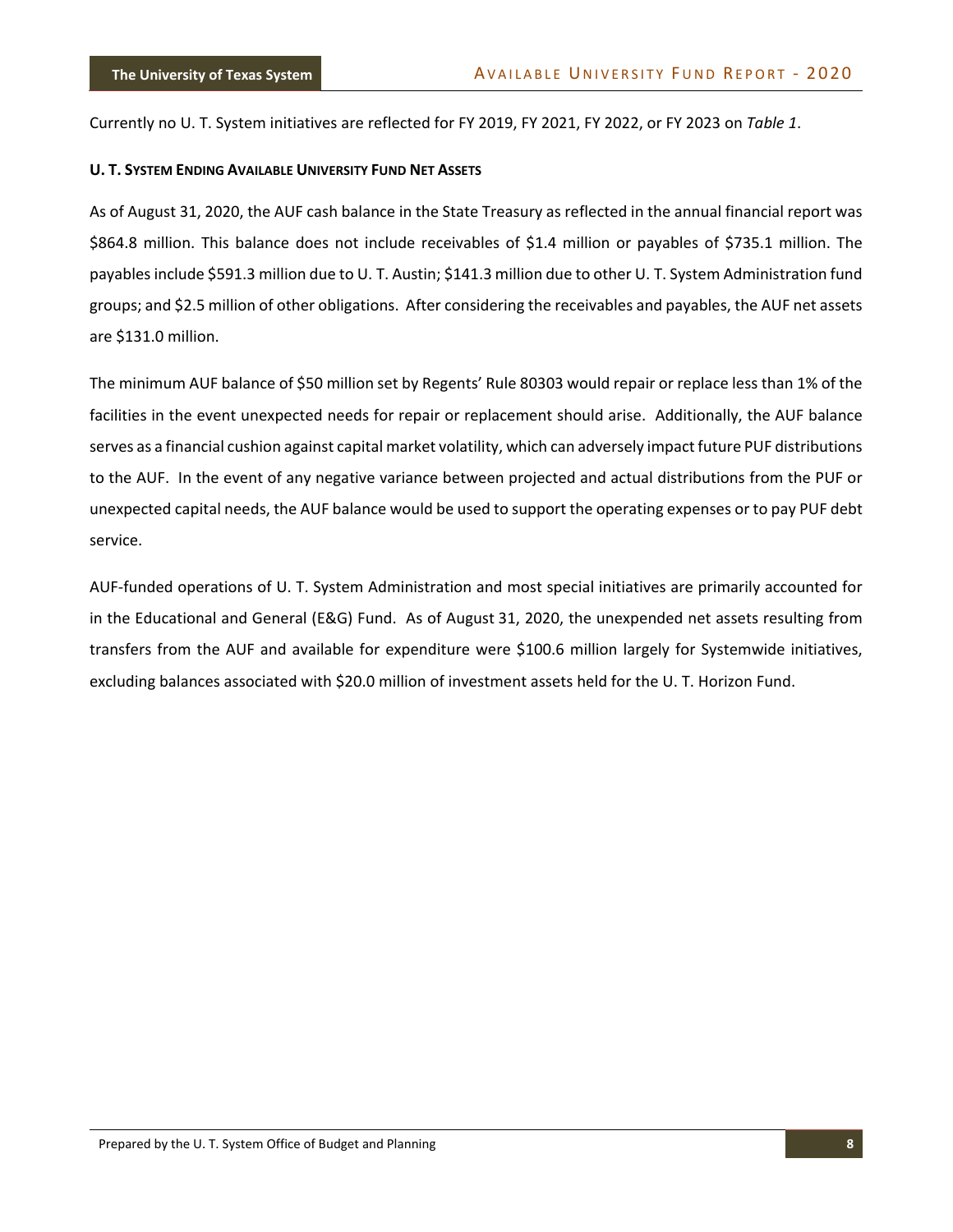In addition to the funds held by U. T. System Administration, U. T. Austin also maintains AUF net assets. As of

August 31, 2020, U. T. Austin had ending net assets in its E&G fund as reflected in its annual financial report of \$380.2 million. This balance includes reservations for encumbrances and prepaid expenses of \$14.8 million. Net of reservations, the AUF E&G net assets at U. T. Austin are \$365.4 million at August 31, 2020.

*Table 2* presents a reconciliation of U. T. System Administration AUF cash held in the State Treasury with net assets for FY 2019 and FY 2020.

|                                                          |                                 | Table 2                         |  |  |  |  |
|----------------------------------------------------------|---------------------------------|---------------------------------|--|--|--|--|
| <b>Reconciliation of U. T. System</b><br><b>AUF Cash</b> |                                 |                                 |  |  |  |  |
|                                                          | At<br>Aug. 31, 2019<br>(Actual) | At<br>Aug. 31, 2020<br>(Actual) |  |  |  |  |
| Cash in Treasury                                         | \$890,751,107                   | 864,798,170                     |  |  |  |  |
| Receivables                                              | 1,736,829                       | 1,356,592                       |  |  |  |  |
| Sub-total                                                | 892,487,936                     | 866,154,762                     |  |  |  |  |
| Payables                                                 | (706, 386, 378)                 | (735, 116, 435)                 |  |  |  |  |
| <b>AUF Net Assets</b>                                    | \$186,101,558                   | \$131,038,326                   |  |  |  |  |
|                                                          |                                 |                                 |  |  |  |  |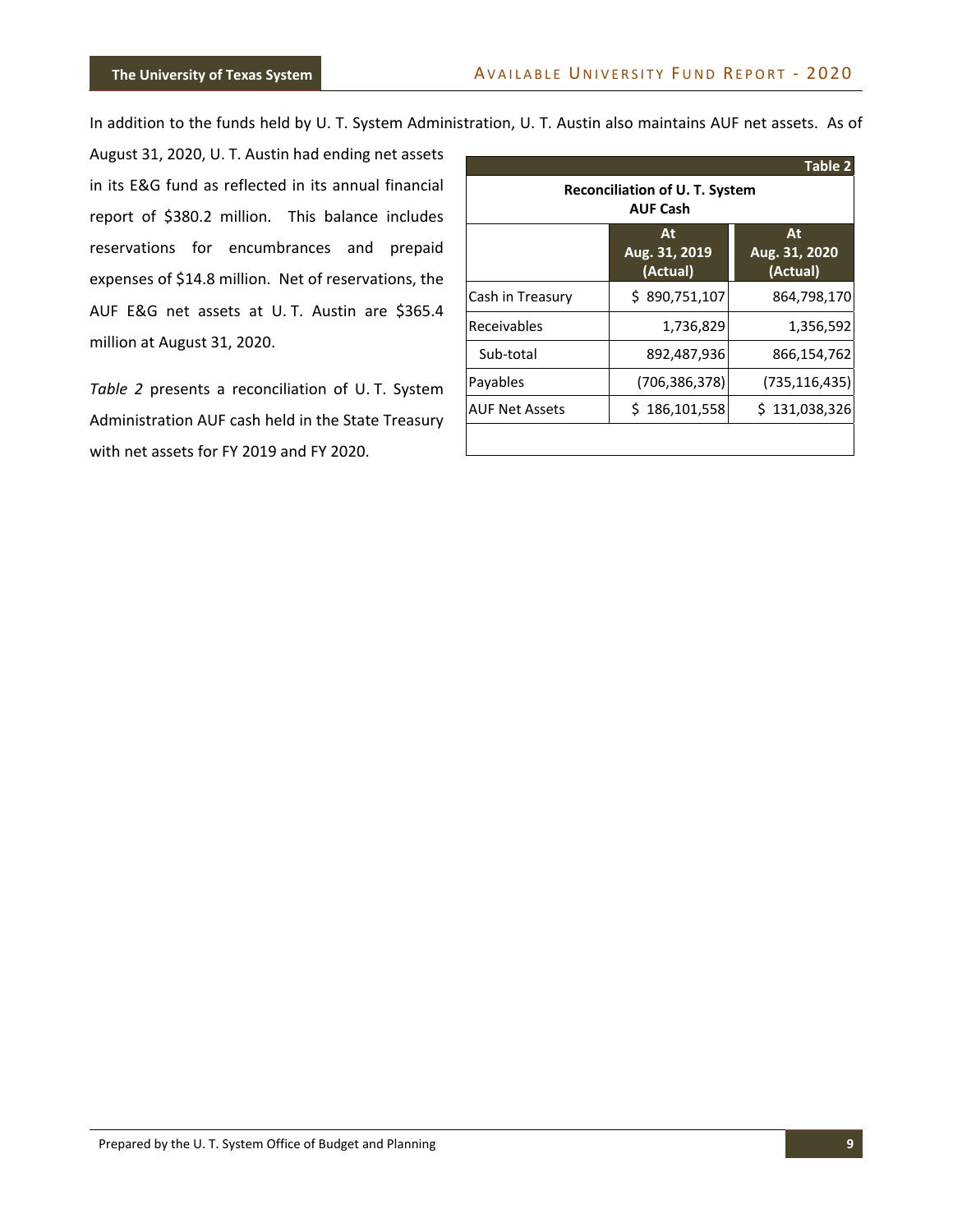# Appendices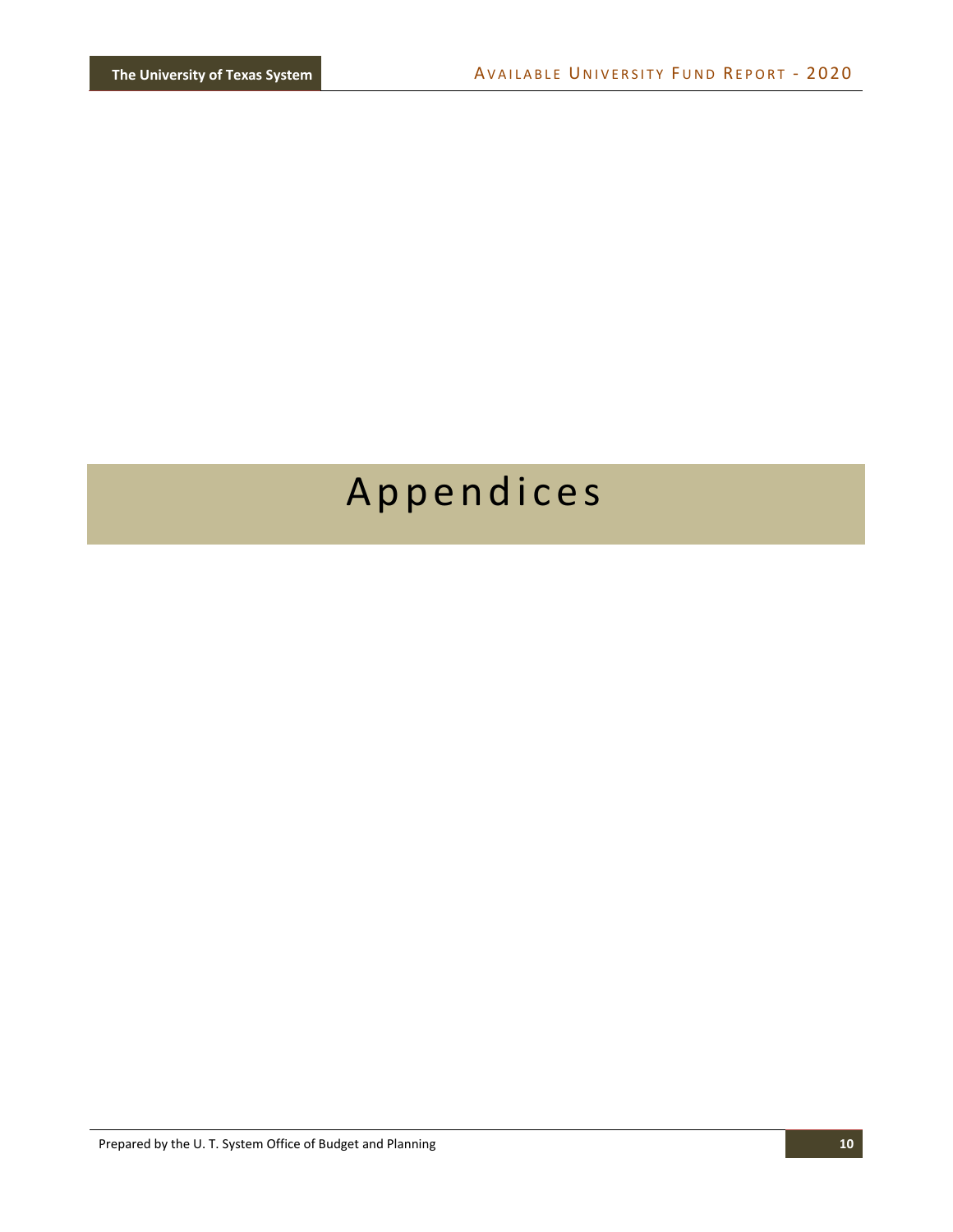#### *APPENDIX A* **– PERMANENT UNIVERSITY FUND DISTRIBUTION TO THE AVAILABLE UNIVERSITY FUND FOR FY 2021**

The Board of Regents approved a distribution of \$1,112,265,000 for FY 2021. Article VII, Section 18 of the Texas Constitution provides that the Board of Regents will determine the annual distribution from the PUF to the AUF and requires that the amount of distributions to the AUF be determined by the Board of Regents in a manner intended to provide the AUF with a stable and predictable stream of annual distributions and to maintain over time the purchasing power of PUF investments and annual distributions to the AUF. The Constitution further limits the Board of Regents' discretion to set annual PUF distributions to the satisfaction of three tests:

1. The amount of PUF distributions to the AUF in a fiscal year must be not less than the amount needed to pay the principal and interest due and owing in that fiscal year on PUF bonds and notes. The proposed distribution of \$1,112,265,000 is substantially greater than PUF bond debt service of \$424,000,000 projected for FY 2021.

| <b>System</b>                           | <b>Debt Service</b> |  |  |  |  |
|-----------------------------------------|---------------------|--|--|--|--|
| U. T.                                   | \$257,800,000       |  |  |  |  |
| TAMU                                    | \$166,200,000       |  |  |  |  |
| Total                                   | \$424,000,000       |  |  |  |  |
| Sources: U. T. System Office of Finance |                     |  |  |  |  |

Texas A&M University System Office of Treasury Services

2. The Board of Regents may not increase annual PUF distributions to the AUF (except as necessary to pay PUF debt service) if the purchasing power of PUF investments for any rolling 10‐year period has not been preserved. Asthe schedule below indicates, the average annual increase in the rate of growth of the value of PUF investments (net of expenses, inflation, and distributions) for the trailing 10‐year period ended February 2020, was 6.51%, which indicates that the purchasing power test was met.

| <b>Annual Average</b>                                | Percent    |
|------------------------------------------------------|------------|
| Rate of Total Return, Net of Investment Manager Fees | 7.89%      |
| <b>Mineral Interest Receipts</b>                     | 5.33%      |
| Expense Rate <sup>1</sup>                            | $(0.20\%)$ |
| <b>Inflation Rate</b>                                | (1.79%)    |
| <b>Distribution Rate</b>                             | (4.72%)    |
| Net Real Return                                      | 6.51%      |
|                                                      |            |

<sup>1</sup>The expense rate as shown is a 10-year annualized average and includes PUF Land Expenses and PUF investment management costs other than investment manager fees. Investment management fees are a reduction to the Rate of Total Return.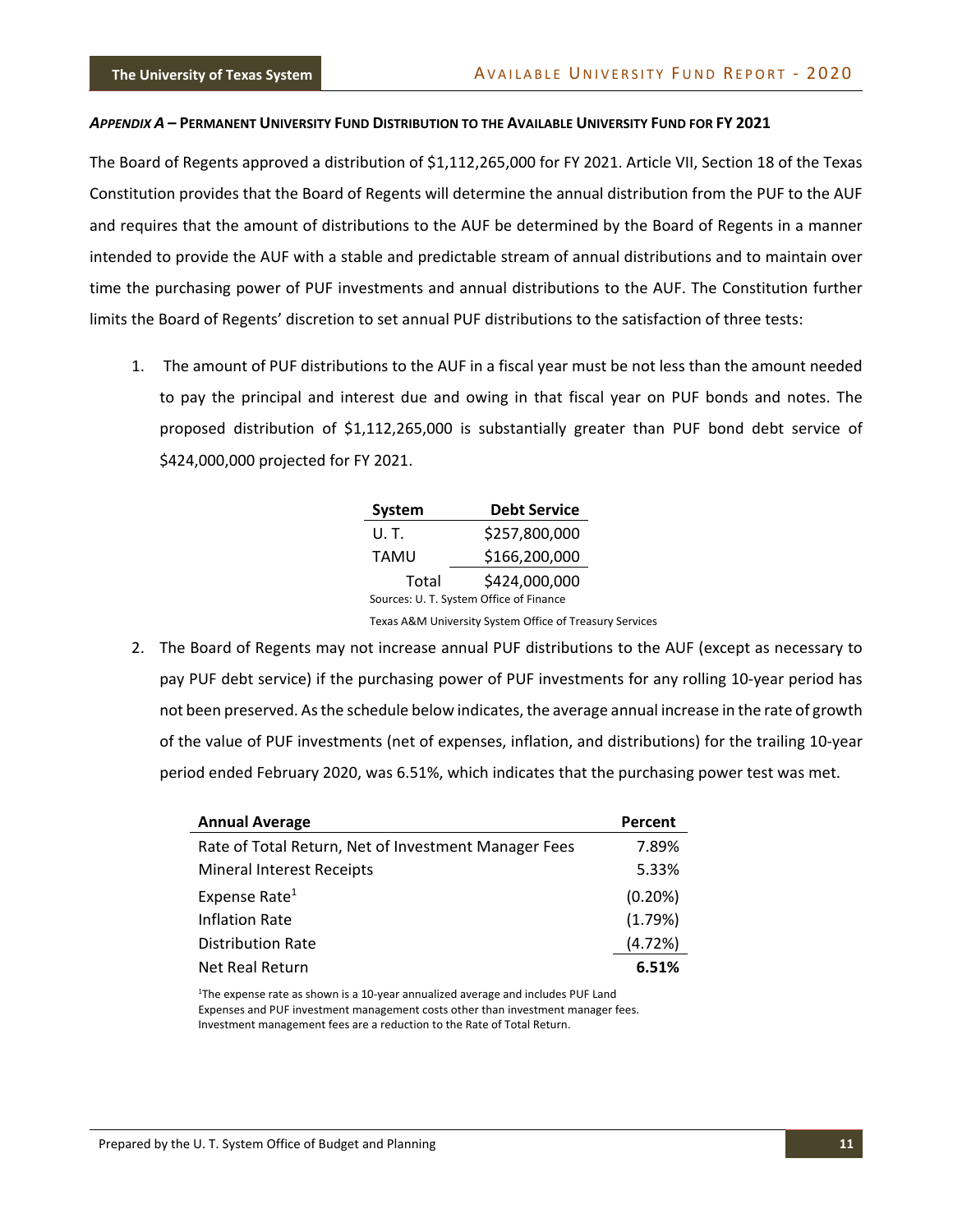3. The annual distribution from the PUF to the AUF during any fiscal year made by the Board of Regents may not exceed an amount equal to 7% of the average net fair market value of PUF investment assets as determined by the Board of Regents (except as necessary to pay PUF bond debt service). The annual distribution rate calculated using the trailing 20-quarter average value of the PUF is within the 7% maximum allowable distribution rate.

| <b>Value of PUF</b><br>Investments <sup>1</sup> | Proposed<br><b>Distribution</b> | Proposed<br><b>Distribution</b><br>as a % of<br>Value of<br><b>PUF</b><br><b>Investments</b> | Maximum<br><b>Allowed</b><br>Rate |
|-------------------------------------------------|---------------------------------|----------------------------------------------------------------------------------------------|-----------------------------------|
|                                                 |                                 |                                                                                              |                                   |
| \$20,209,897,470                                | \$1,112,265,000                 | 5.50%                                                                                        | 7.00%                             |

1 Source: UTIMCO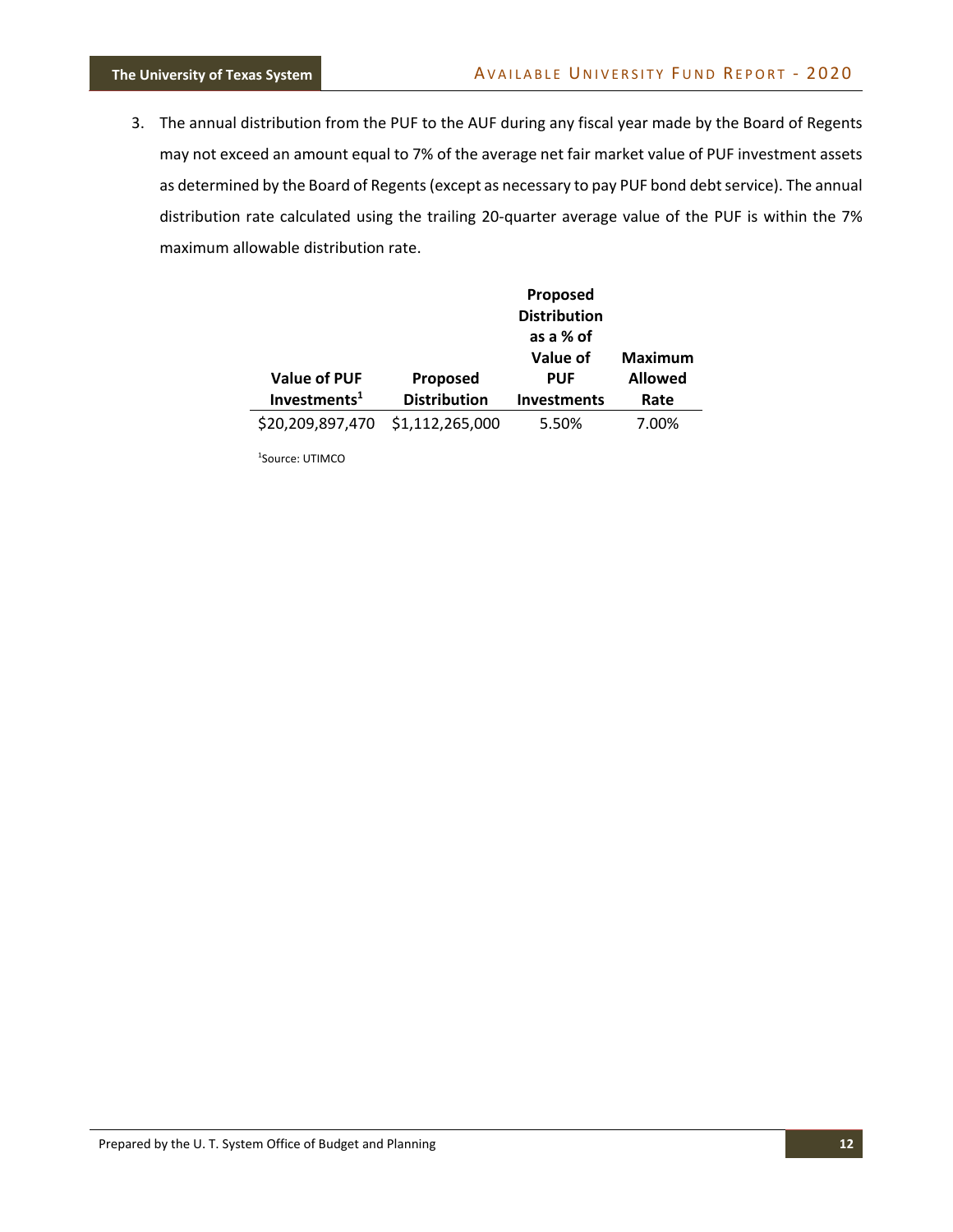#### *APPENDIX B* **– CAPITAL IMPROVEMENT PROGRAM – GENERAL POLICIES**

The Capital Improvement Program (CIP) is a six‐year projection of major new construction and repair and rehabilitation projects to be implemented and funded from institution and Systemwide revenue sources. The Board of Regents has established criteria for adding projects to the CIP and for appropriating funds from the AUF or from PUF bond proceeds for those projects. The CIP is to reflect the institutions' continuous processes of strategic planning and master planning for institutional programs, as well as for the future development and preservation of the physical plant of the campus.

In evaluating the assignment of AUF or PUF funding to a project, the following justification criteria documented in Regents' Rule 80303 are considered:

- (1) consistency with institution's mission;
- (2) project need;
- (3) unique opportunity;
- (4) matching funds/leverage;
- (5) cost effectiveness;
- (6) state of existing facility condition; and
- (7) other available funding sources.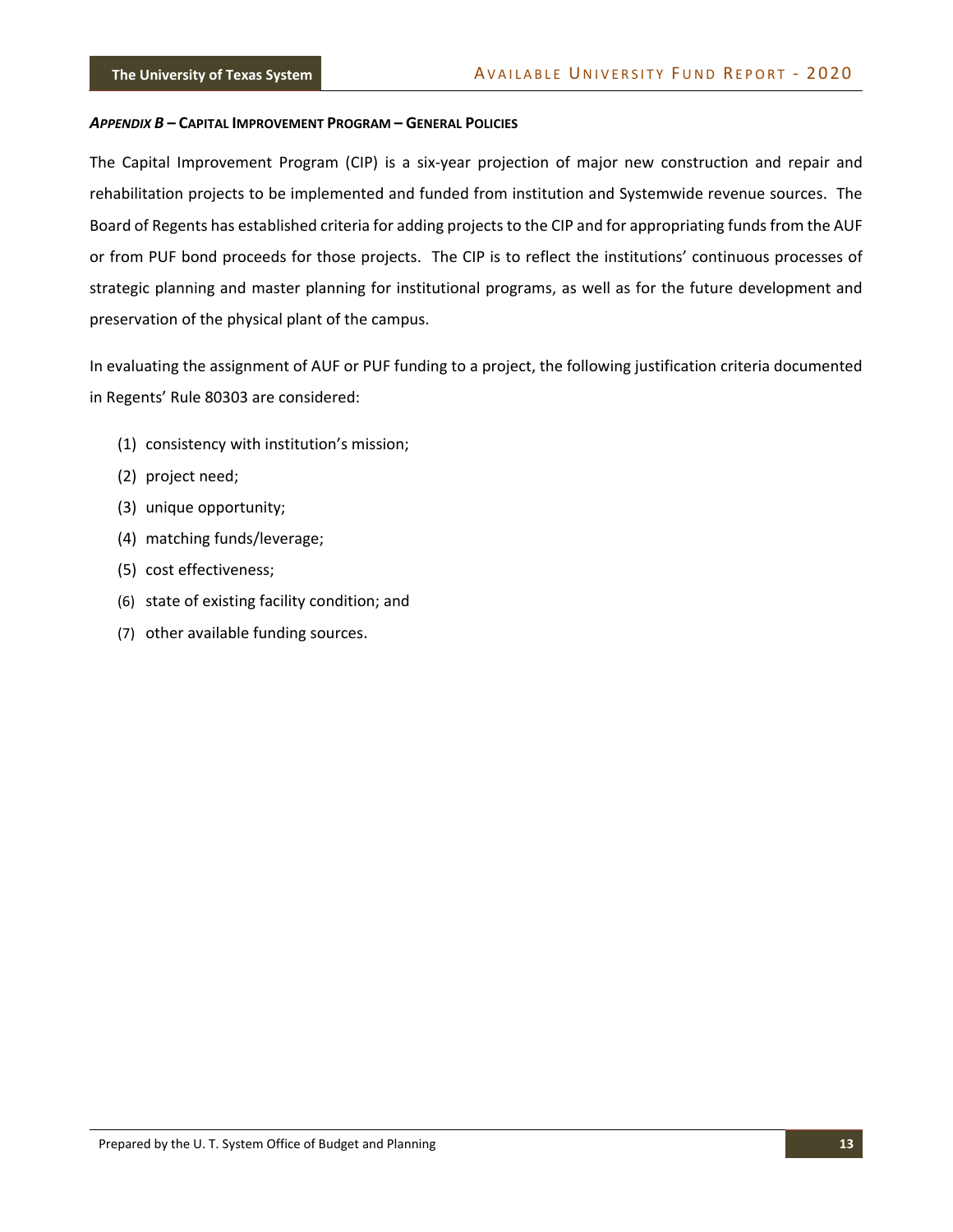#### *APPENDIX C* **– U. T. SYSTEM BOARD OF REGENTS' RULE 80303 ON "USES OF AVAILABLE UNIVERSITY FUND"**

Regents' Rule 80303 establishes procedures for the approval of PUF‐funded projects, criteria for project selection, minimum debt service coverage, and a minimum reserve balance. The rule specifies:

"No project will be recommended for approval, if in any of the forecasted years the required appropriations from AUF or PUF bond proceeds would cause:

- (a) the forecasted AUF expenditures for program enrichment at U. T. Austin to fall below the previously approved percentage of the sum of the projected U. T. System share of the net divisible AUF annual income and interest income on AUF balances [subject to the limits imposed by (b) and (c) below];
- (b) debt service coverage to be less than 1.50:1.00; and
- (c) the forecasted end‐of‐year AUF balance to be less than \$50 million."

#### *PUF Bond Ratings*

In late 1997 and 1998, the three major rating agencies that rate PUF debt (Moody's, Standard & Poor's, and Fitch) assigned to the PUF outstanding bonds the highest rating of Aaa, AAA and AAA, respectively. These ratings were most recently reaffirmed by Standard & Poor's in 2017 and by Moody's and Fitch in 2020.

In its March 2020 report, Moody's Investors Service affirmed The University of Texas System's long‐term Aaa rating, stating "Affirmation of Aaa ratings for Permanent University Fund (PUF) debt reflects strong coverage by pledged revenues, constitutional limitations on additional PUF debt issuance and spending and the fund's diversified asset allocation. It also incorporates strong investment oversight provided by UTIMCO. Annual distributions from PUF revenues must not be less than the amount needed to pay annual debt service, providing bondholders with ultimate access to the \$23 billion PUF corpus to pay debt service. Combined, the University of Texas System and Texas A&M University System have approximately \$3.9 billion of long-term PUF debt and \$1.375 billion maximum PUF commercial paper."

Standard & Poor's affirmed its AAA long‐term rating in its October 2017 report, citing "the absolute size of the PUF, which had an estimated market value of \$19.9 billion, excluding land assets, at Aug. 31, 2017; the dedicated nature of the fund, established by the Texas Constitution in 1876 as an endowment to support The University of Texas System and Texas A&M University System; solid maximum annual DSC of PUF bonds and notes at 3.98x, payable from the AUF, coupled with statutory limits on the issuance of additional debt secured by PUF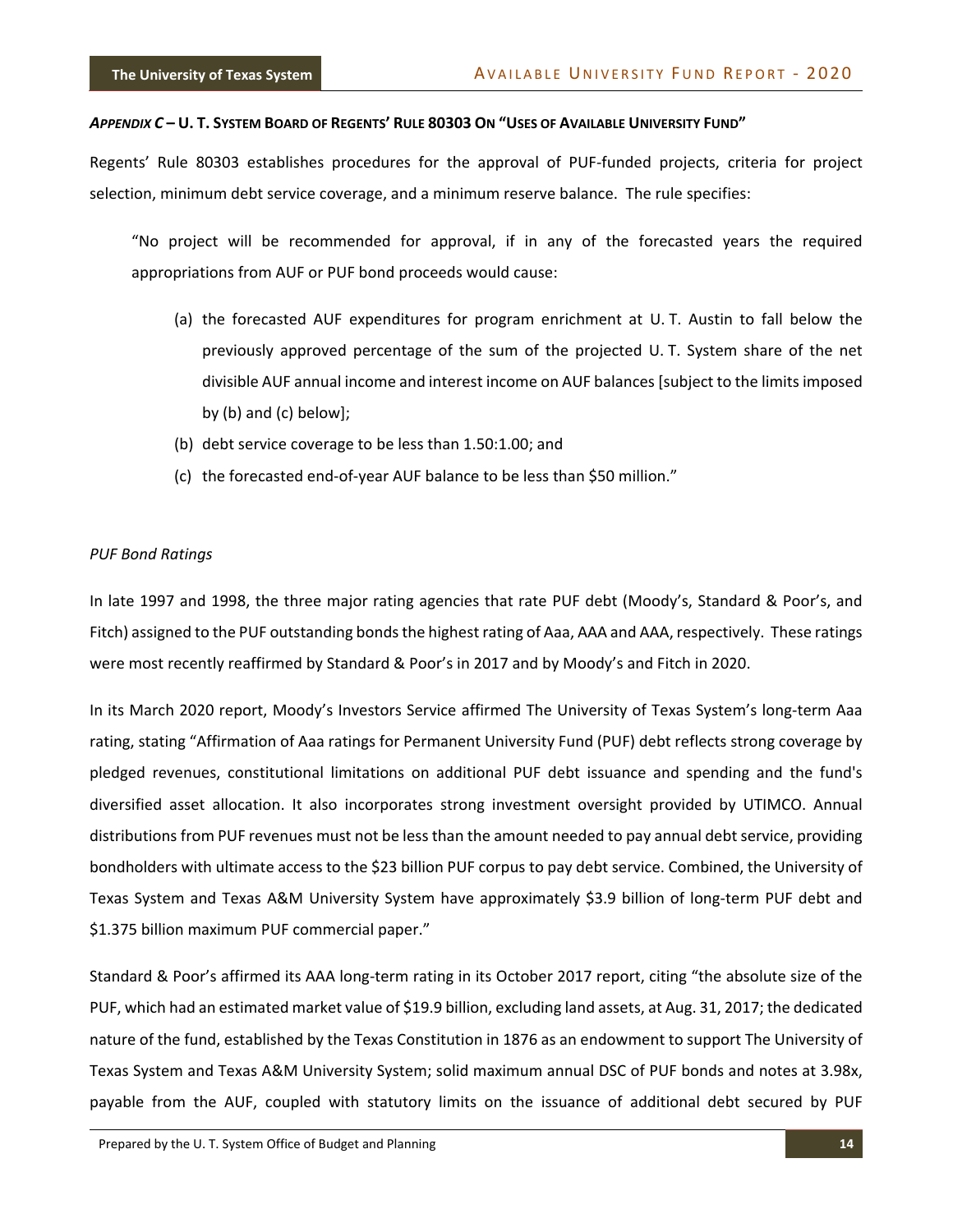investment earnings; and strong oversight and capable asset management by the University of Texas Investment Management Co. (UTIMCO)."

Fitch affirmed its AAA long-term rating in October 2020, stating "The 'AAA' rating on UTS's approximately \$2.36 billion PUF bonds is supported by the PUF's highly diversified investment holdings, which were \$22.8 billion market value (MV) at Aug. 31, 2019 (audited), and \$24.4 billion MV (estimated) at Aug. 31, 2020. These amounts exclude land value. A favorable factor is the investment expertise of the University of Texas/Texas A&M Investment Management Company (UTIMCO). Credit risks are minimal due to Texas constitutional debt limits and resulting strong debt service coverage."

The Board of Regents expects management to implement policies that will help U. T. System achieve the highest possible credit ratings while pursuing its mission, thereby allowing debt to be issued at the lowest possible rates.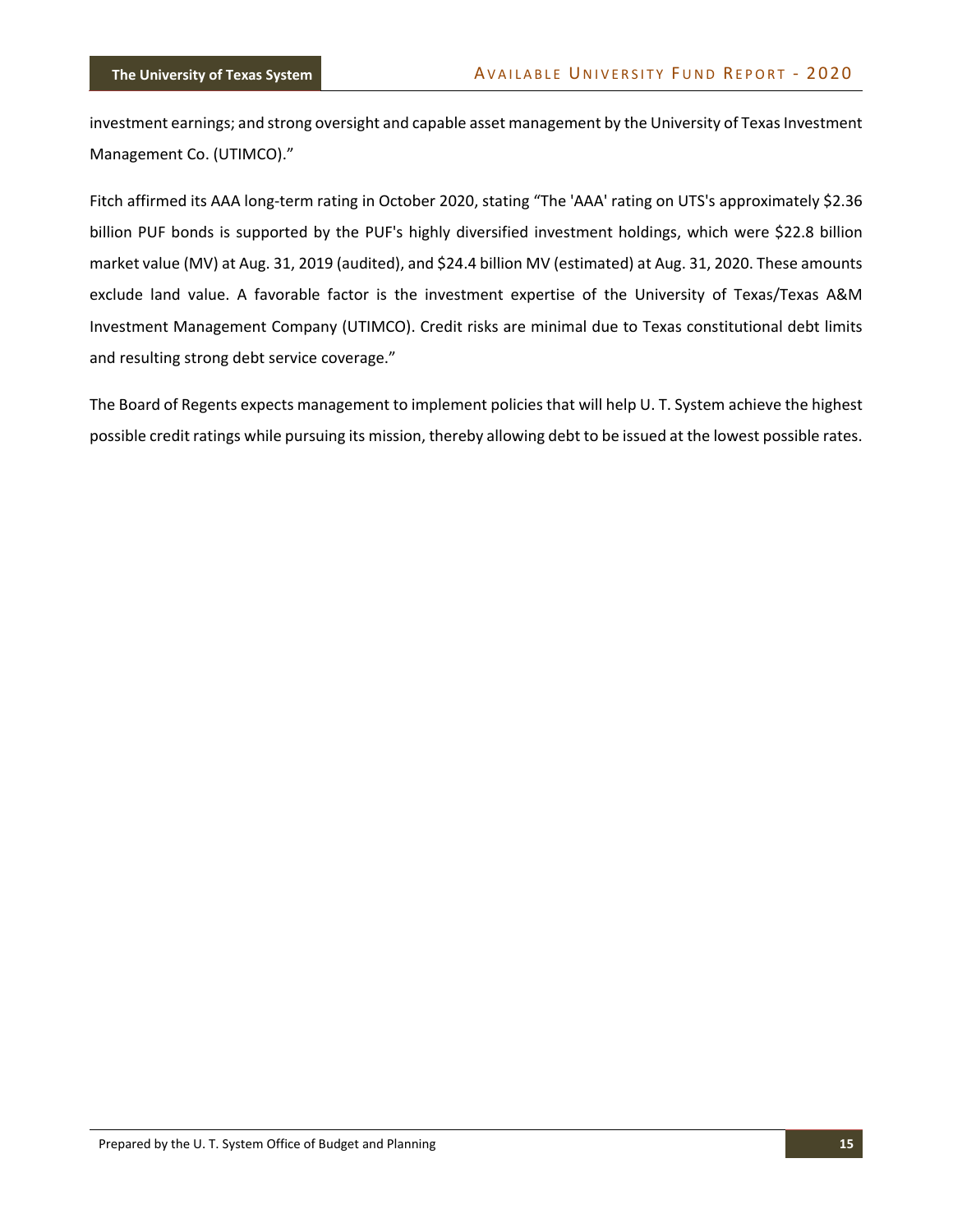#### *APPENDIX D* **– ANALYSIS OF PERMANENT UNIVERSITY FUND BONDS ISSUED AND ALLOCATIONS**

|               | <b>PUF</b>          |                |                  | <b>ALLOCATIONS</b> |               |                |                |
|---------------|---------------------|----------------|------------------|--------------------|---------------|----------------|----------------|
|               | <b>BONDS/</b>       | UT             |                  |                    |               |                | <b>UT</b>      |
| <b>FISCAL</b> | <b>VAR. RATE</b>    | <b>SYSTEM</b>  | <b>UT</b>        | <b>UT</b>          | <b>UT</b>     | <b>UT</b>      | <b>PERMIAN</b> |
| <b>YEAR</b>   | <b>NOTES ISSUED</b> | <b>ADMIN</b>   | <b>ARLINGTON</b> | <b>AUSTIN</b>      | <b>DALLAS</b> | <b>EL PASO</b> | <b>BASIN</b>   |
|               |                     |                |                  |                    |               |                |                |
| 1932-1988 \$  | 678,500,000         | 29,818,637     | 51,488,620       | 326,579,237        | 33,891,733    | 85,871,145     | 2,381,000      |
| 1989          | 50,000,000          | 112,327        | 3,332,000        | 12,915,383         | 2,750,000     | 8,125,000      | 809,835        |
| 1990          | 165,000,000         | 2,830,000      | 12,802,500       | 14,351,763         | 2,760,000     | 1,270,000      | 525,000        |
| 1991          | 20,000,000          | 32,202,234     | 216,639          | 7,654,983          | 488,603       | 50,000         |                |
| 1992          | 70,000,000          | 7,292,184      | 4,595,000        | 7,815,000          | 6,298,803     | 4,698,569      | 3,407,000      |
| 1993          |                     |                | (582, 153)       | (11,500,000)       | 641,149       | 600,000        | 769,000        |
| 1994          | 40,000,000          | 165,348        | (4, 128, 000)    | (397, 207)         | 557,246       | 552,424        | 1,731,000      |
| 1995          |                     | (18,991,942)   | 1,844,438        | 34,196,322         | 1,410,000     | 1,054,106      | 1,886,000      |
| 1996          | 25,000,000          | (223, 631)     | 3,934,989        | 1,246,914          | 5,259,774     | 2,806,876      | 460,000        |
| 1997          | 85,000,000          | 2,300,000      | 8,015,015        | 5,598,930          | 1,939,004     | 6,335,000      | 590,000        |
| 1998          | 52,000,000          | 5,314,606      | 4,241,735        | 5,620,000          | 1,689,074     | 2,512,000      | 553,748        |
| 1999          | 30,000,000          |                | 1,750,000        | 3,646,100          | 1,350,000     | 1,625,000      | 240,900        |
| 2000          | 70,000,000          |                | 5,273,646        | 5,037,806          | 31,799,347    | 2,470,000      | 3,114,200      |
| 2001          | 100,000,000         | 3,845,250      | 14,304,633       | 499,733            | 1,600,000     |                | 200,000        |
| 2002          | 234,000,000         | (284, 632)     | 1,900,427        | 43,629,994         | 33,990,000    | 19,104,998     | 1,300,000      |
| 2003          | 125,000,000         | 1,830,910      | 15,322,500       | 3,381,859          | 2,100,000     | 10,500,000     | 3,734,000      |
| 2004          | 100,000,000         | 1,752,879      | 2,359,600        | 4,266,717          | 19,691,465    | 2,994,603      | 1,160,000      |
| 2005          | 125,000,000         | 23,250,329     | 7,989,541        | 15,254,316         | 13,739,061    | 9,002,474      | 1,814,929      |
| 2006          | 100,000,000         | 14,599,048     | 5,199,762        | 11,513,900         | 18,726,000    | 4,649,600      | 974,000        |
| 2007          | 100,000,000         | 23,585,912     | 6,825,267        | 63,510,045         | 10,011,360    | 17,410,559     | 3,131,248      |
| 2008          | 300,000,000         | (15, 417, 377) | 44,386,107       | 65,605,373         | 28,525,000    | 4,085,232      | 879,000        |
| 2009          | 250,000,000         | 3,309,025      | 30,547,383       | 13,388,016         | 4,650,000     | 71,964,000     | 13,330,000     |
| 2010          | 260,000,000         | 28,297,567     | 1,866,735        | 47,924,991         | 19,249,413    | 20,600,000     | 518,000        |
| 2011          |                     | 29,192,627     | 3,375,241        | 4,722,986          | 40,762,000    | 2,899,035      | 777,500        |
| 2012          | 75,000,000          | (9, 134, 488)  | 2,514,353        | 19,892,431         | 6,709,390     | 5,242,678      | 2,254,700      |
| 2013          | 133,000,000         | (10,508,449)   | 10,010,000       | 356,137            | 12,732,531    | 15,555,000     | 2,684,200      |
| 2014          | 267,500,000         | 23,151,829     | 11,369,999       | 127,753,932        | 91,384,568    | 3,410,000      | 2,278,400      |
| 2015          | 294,500,000         | (4, 277, 754)  | 6,944,491        | 30,168,700         | 14,719,242    | 5,757,243      | 1,974,455      |
| 2016          | 502,500,000         | 210,759,033    | 37,481,644       | 47,191,439         | 50,041,476    | 6,123,377      | 4,283,999      |
| 2017          | 175,000,000         | 12,206,518     | 7,417,958        | 51,794,214         | 9,039,623     | 13,778,000     | 6,452,641      |
| 2018          | 300,000,000         | (17, 351, 147) | 11,292,543       | 22,169,322         | 94,445,812    | 6,096,559      | 18,542,503     |
| 2019          | 295,000,000         | (904, 708)     | 8,674,931        | 130,541,815        | 4,580,000     | 5,374,995      | 11,783,060     |
| 2020          | 260,000,000         | (2,623,028)    | 4,130,000        | 45,503,010         | 3,952,736     | 3,759,995      | 1,564,484      |
| Subtotal      | 5,282,000,000       | 376,099,107    | 326,697,544      | 1,161,834,161      | 571,484,410   | 346,278,468    | 96,104,800     |
| Est. 2021     |                     | 39,500,000     | 2,200,000        | 2,300,000          | 2,300,000     | 1,900,000      | 986,156        |
| Est. 2022     |                     |                |                  |                    |               |                |                |
| Est. 2023     |                     |                |                  |                    |               |                |                |
|               |                     |                |                  |                    |               |                |                |
| TOTAL \$      | 5,282,000,000       | 415,599,107    | 328,897,544      | 1,164,134,161      | 573,784,410   | 348,178,468    | 97,090,958     |

#### As of 12.01.2019

Note: Estimates for FY 2021 include Library, Equipment, Repair, and Rehabilitation (LERR) and Faculty STARs projects approved through November 2020. U. T. System FY 2021 allocation relates to various academic and health projects and is expected to be allocated to U. T. institutions during FY 2021.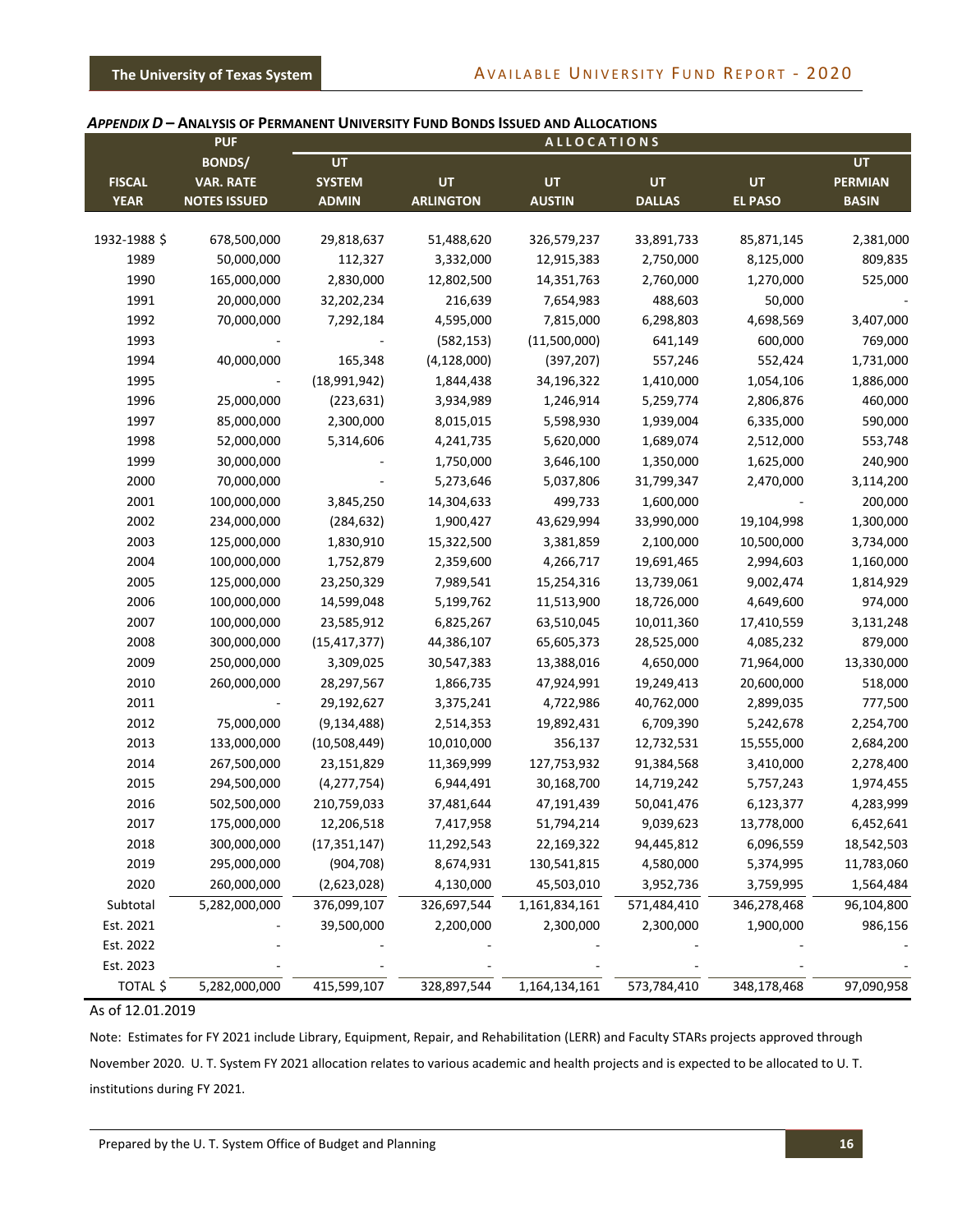|                              |                                          |                          | <b>ALLOCATIONS</b>        |                           |                                 |
|------------------------------|------------------------------------------|--------------------------|---------------------------|---------------------------|---------------------------------|
| <b>FISCAL</b><br><b>YEAR</b> | UT<br><b>RIO GRANDE</b><br><b>VALLEY</b> | UT<br><b>SAN ANTONIO</b> | <b>UT</b><br><b>TYLER</b> | UT<br><b>SOUTHWESTERN</b> | <b>UTMB</b><br><b>GALVESTON</b> |
| 1932-1988 \$                 |                                          | 9,218,656                | 5,274,694                 | 77,203,490                | 71,031,548                      |
| 1989                         |                                          | 14,258,390               | 303,000                   | 2,236,000                 | 20,925,000                      |
| 1990                         |                                          | 4,332,490                | 423,000                   | 21,649,051                | 1,087,000                       |
| 1991                         |                                          | 500,000                  | 11,800,000                | 500,000                   | 4,125,000                       |
| 1992                         |                                          | 3,700,000                | 1,038,000                 | 3,216,000                 | 2,943,204                       |
| 1993                         |                                          | 599,120                  | 360,000                   | 20,925,000                | 648,000                         |
| 1994                         |                                          | 500,000                  | 985,482                   | 800,000                   | (504,000)                       |
| 1995                         |                                          | 1,216,200                | 719,716                   | 375,000                   | 393,540                         |
| 1996                         |                                          | 13,537,160               | 410,000                   | 22,461,000                | 1,721,000                       |
| 1997                         |                                          | 7,754,433                | 4,847,000                 | 4,500,000                 | 2,272,000                       |
| 1998                         |                                          | 241,000                  | 670,000                   | 5,700,000                 | 451,115                         |
| 1999                         |                                          | 1,150,000                | 225,000                   | (1,462,990)               | 1,350,000                       |
| 2000                         |                                          | 51,032,154               | 1,030,000                 | 2,350,000                 | 2,094,855                       |
| 2001                         |                                          | 55,750                   | 14,500,000                | 89,000,000                | 4,192,000                       |
| 2002                         |                                          | 56,390,000               | 1,050,000                 | 1,800,000                 | 1,909,000                       |
| 2003                         |                                          | 2,446,303                | 2,970,474                 | 2,400,000                 | 20,165,489                      |
| 2004                         |                                          | 2,902,500                | 13,135,000                | 2,100,000                 | 2,720,857                       |
| 2005                         |                                          | 7,851,307                | 2,549,776                 | 3,400,000                 | 7,630,000                       |
| 2006                         |                                          | 3,200,000                | 1,200,000                 | 6,418,517                 | 4,398,182                       |
| 2007                         |                                          | 49,152,183               | 9,445,152                 | 48,390,000                | 4,844,369                       |
| 2008                         |                                          | 2,629,903                | 1,500,000                 | 6,730,000                 | 3,497,011                       |
| 2009                         |                                          | 2,225,676                | 1,310,979                 | 3,145,000                 | 3,826,107                       |
| 2010                         |                                          | 2,020,000                | 506,768                   | 2,760,000                 | 2,050,000                       |
| 2011                         |                                          | 1,974,006                | 877,465                   | 7,798,666                 | 5,383,077                       |
| 2012                         |                                          | 25,902,064               | 1,227,460                 | 10,662,964                | 1,911,931                       |
| 2013                         |                                          | 2,847,360                | 4,983,300                 | 8,123,017                 | 1,978,944                       |
| 2014                         | 19,898,597                               | 4,289,270                | 954,543                   | 1,205,000                 | 2,418,438                       |
| 2015                         | 63,422,600                               | 3,898,649                | 7,090,500                 | 19,202,307                | 35,816,597                      |
| 2016                         | 96,795,623                               | 10,014,834               | 12,211,208                | 50,749,449                | 3,200,000                       |
| 2017                         | 6,691,946                                | 14,512,494               | 3,862,500                 | 5,318,589                 | 12,752,201                      |
| 2018                         | 26,534,029                               | 6,397,124                | 2,935,871                 | 5,450,000                 | 5,944,649                       |
| 2019                         | 13,077,552                               | 7,104,746                | 1,077,963                 | 46,950,000                | 5,101,294                       |
| 2020                         | 61,211,205                               | 11,527,327               | 2,838,212                 | 7,450,000                 | 4,715,644                       |
| Subtotal                     | 287,631,553                              | 325,381,099              | 114,313,063               | 489,506,060               | 242,994,052                     |
| Est. 2021                    | 2,840,000                                | 2,500,000                | 1,748,844                 | 2,300,000                 | 2,300,000                       |
| Est. 2022                    |                                          |                          |                           |                           |                                 |
| Est. 2023                    |                                          |                          |                           |                           |                                 |
| TOTAL \$                     | 290,471,552                              | 327,881,099              | 116,061,907               | 491,806,060               | 245,294,052                     |

#### *APPENDIX D* **– ANALYSIS OF PERMANENT UNIVERSITY FUND BONDS ISSUED AND ALLOCATIONS (CONTINUED)**

As of 12.01.2020

Note: Estimates for FY 2021 include Library, Equipment, Repair, and Rehabilitation (LERR) and Faculty STARs projects approved through November 2020.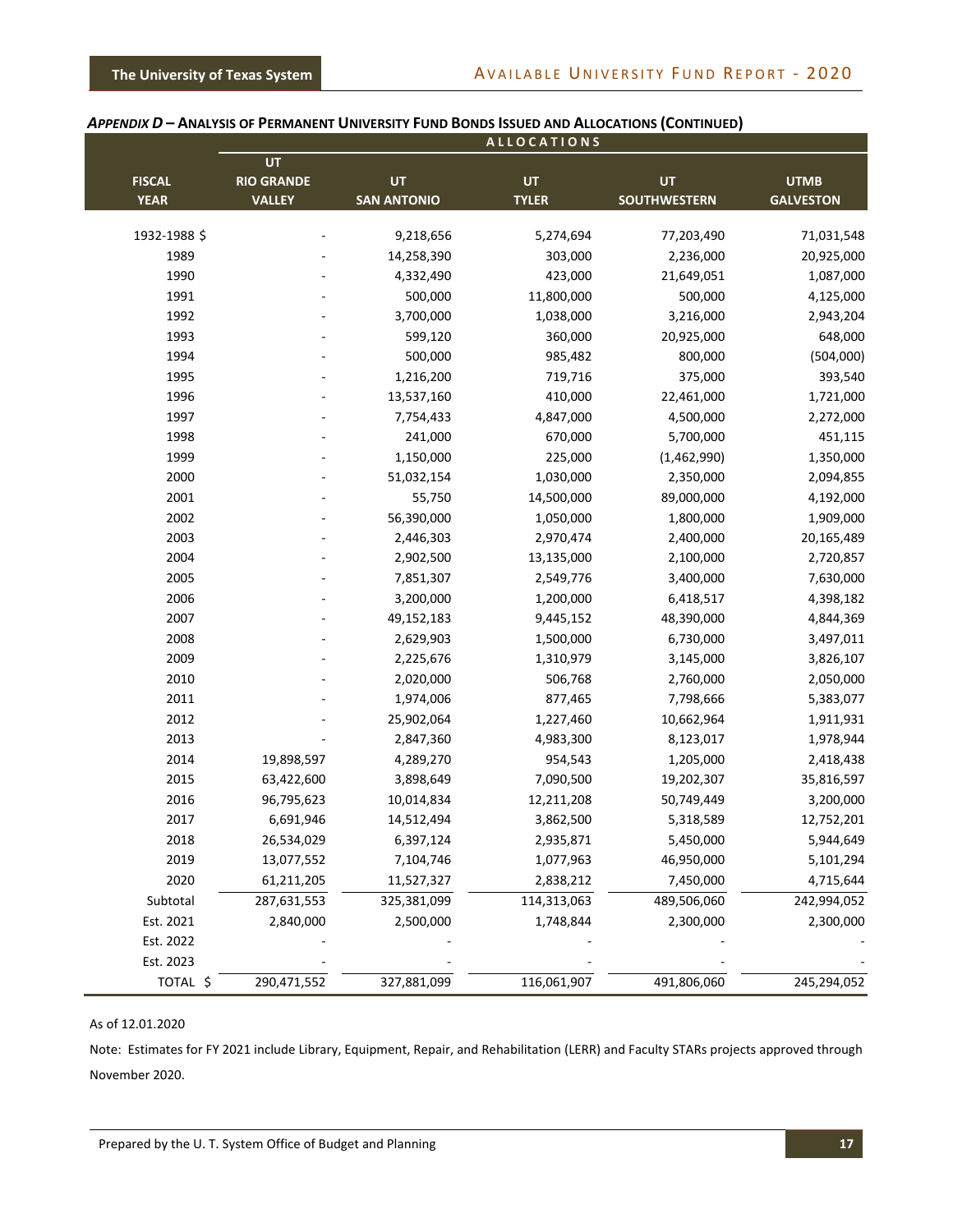|               |                |                    | <b>ALLOCATIONS</b> |              |                     |
|---------------|----------------|--------------------|--------------------|--------------|---------------------|
|               |                |                    |                    |              | <b>TOTAL</b>        |
| <b>FISCAL</b> | <b>UTHSC</b>   | <b>UTHSC</b>       | UT                 | <b>UTHSC</b> | <b>ALL</b>          |
| <b>YEAR</b>   | <b>HOUSTON</b> | <b>SAN ANTONIO</b> | <b>MD ANDERSON</b> | <b>TYLER</b> | <b>INSTITUTIONS</b> |
| 1932-1988 \$  | 20,504,148     | 10,699,712         | 32,097,915         | 3,720,000    | 171,223,783         |
| 1989          | 2,388,000      | 13,363,927         | 5,923,000          | 1,150,000    | 88,591,862          |
| 1990          | 3,755,000      | 9,440,399          | (1,410,000)        | 1,490,000    | 75,306,203          |
| 1991          |                | 2,943,417          |                    |              | 60,480,876          |
| 1992          | 4,399,000      | 2,261,582          | 963,000            | 3,200,200    | 55,827,542          |
| 1993          | 856,000        | 30,000             | 29,452             | 917,000      | 14,292,568          |
| 1994          | 3,500,000      | (124, 160)         | 545,000            | 5,730,000    | 9,913,133           |
| 1995          | 950,000        | (823,000)          | 414,000            | 603,000      | 25,247,380          |
| 1996          | 2,000,000      | (61, 917)          | 556,555            | 746,628      | 54,855,348          |
| 1997          | 1,100,000      | 11,140,200         | 2,133,315          | 2,093,650    | 60,618,547          |
| 1998          | 1,695,000      | 6,200,000          |                    | 502,500      | 35,390,778          |
| 1999          | 11,850,000     | (519,000)          | 1,263,000          | 1,350,000    | 23,818,010          |
| 2000          | 20,504,148     | 10,699,712         | 32,097,915         | 3,720,000    | 171,223,783         |
| 2001          | (200, 433)     | 16,000,000         | (128)              | 2,370,000    | 146,366,805         |
| 2002          | 2,015,763      | 16,520,290         | 1,219,349          | 1,999,022    | 182,544,211         |
| 2003          | 51,714,373     | 8,700,000          | 2,051,048          | 805,472      | 128,122,428         |
| 2004          | 2,290,000      | 2,800,000          | 403,000            | 2,284,531    | 60,861,152          |
| 2005          | 2,500,000      | 4,520,000          | 1,897,485          | 1,850,000    | 103,249,218         |
| 2006          | 11,866,911     | 590,000            | 3,070,000          | 2,000,000    | 88,405,920          |
| 2007          | 61,914,307     | 53,899,588         | 5,839,000          | 2,355,476    | 360,314,466         |
| 2008          | 22,546,376     | 12,503,197         | 33,400,000         | 2,150,000    | 213,019,822         |
| 2009          | 4,466,929      | 14,649,981         | 4,873,560          | 11,994,995   | 183,681,651         |
| 2010          | 4,760,000      | 2,108,100          | 4,559,997          | 1,260,000    | 138,481,571         |
| 2011          | 3,065,994      | 5,436,151          | 8,105,373          | 2,118,070    | 116,488,191         |
| 2012          | 2,095,604      | 22,768,325         | 5,397,958          | 25,853,700   | 123,299,071         |
| 2013          | 2,945,661      | 125,054,375        | 7,594,485          | 5,250,000    | 189,606,562         |
| 2014          | 3,427,216      | 62,145,300         | 9,229,448          | 3,875,000    | 366,791,539         |
| 2015          | 5,942,478      | 59,809,000         | 6,380,484          | 3,080,000    | 259,928,993         |
| 2016          | 9,839,306      | 4,519,330          | 13,467,139         | 10,277,000   | 566,954,856         |
| 2017          | 11,006,005     | 14,580,000         | 10,868,184         | 41,870,214   | 222,151,088         |
| 2018          | 5,384,590      | 33,342,550         | 6,032,225          | 2,550,000    | 229,766,630         |
| 2019          | 6,659,180      | 1,083,284          | 4,683,730          | 2,431,148    | 248,218,990         |
| 2020          | 36,236,103     | 6,336,302          | 77,298,375         | 500,000      | 264,400,365         |
| Subtotal      | 332,701,060    | 548,719,511        | 266,455,115        | 150,230,955  | 5,636,430,958       |
| Est. 2021     | 2,250,000      | 2,300,000          | 2,275,000          | 2,300,000    | 70,000,000          |
| Est. 2022     |                |                    |                    |              |                     |
| Est. 2023     |                |                    |                    |              |                     |
| TOTAL \$      | 334,951,060    | 551,019,510        | 268,730,114        | 152,530,955  | 5,706,430,957       |

#### *APPENDIX D* **– ANALYSIS OF PERMANENT UNIVERSITY FUND BONDS ISSUED AND ALLOCATIONS (CONTINUED)**

#### As of 12.01.2020

Note: Estimates for FY 2021 include Library, Equipment, Repair, and Rehabilitation (LERR) and Faculty STARs projects approved through November 2020.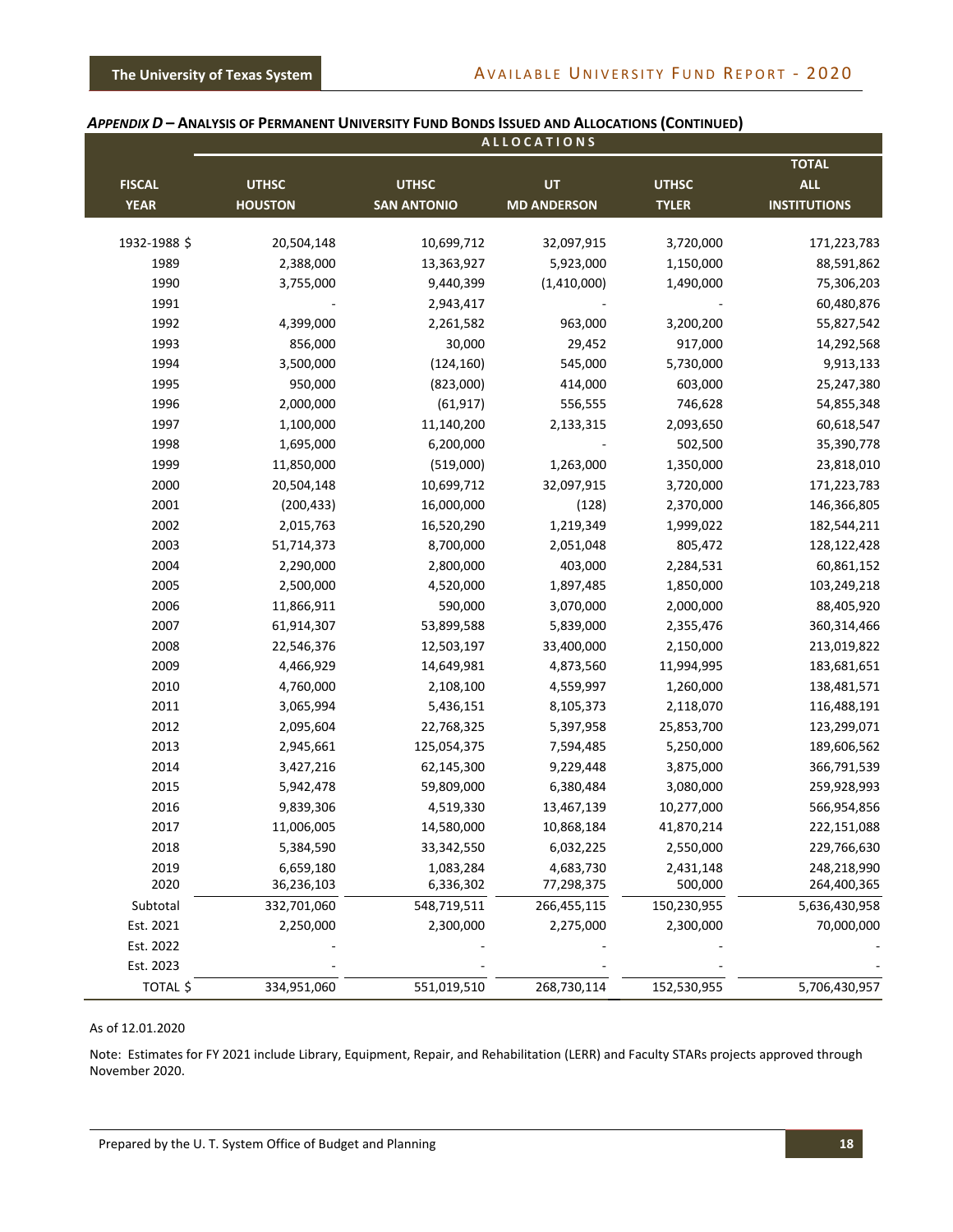#### *APPENDIX E* **– ANALYSIS OF ESTIMATED PERMANENT UNIVERSITY FUND BOND DEBT SERVICE**

|                          | <b>FISCAL YEAR</b> |             |             |             |             |
|--------------------------|--------------------|-------------|-------------|-------------|-------------|
| <b>INSTITUTION</b>       | 2019               | 2020        | 2021        | 2022        | 2023        |
|                          |                    |             |             |             |             |
| UT System Administration | \$<br>17,616,001   | 19,624,388  | 20,781,618  | 22,781,614  | 24,802,106  |
| UT Arlington             | 13,024,476         | 14,561,714  | 14,655,089  | 15,910,950  | 16,197,983  |
| <b>UT Austin</b>         | 39,300,730         | 46,634,017  | 49,929,860  | 51,519,694  | 56,149,540  |
| UT Dallas                | 28,185,602         | 29,906,315  | 31,955,111  | 32,526,689  | 35,452,465  |
| UT El Paso               | 12,592,599         | 14,222,462  | 15,221,860  | 15,289,393  | 15,903,485  |
| UT Permian Basin         | 4,500,604          | 4,958,290   | 5,289,866   | 5,710,564   | 5,954,837   |
| UT Rio Grande Valley     | 12,547,139         | 17,875,939  | 19,162,271  | 21,021,230  | 23,020,767  |
| UT San Antonio           | 14,251,913         | 13,517,863  | 14,493,154  | 11,758,886  | 12,681,648  |
| UT Tyler                 | 4,682,447          | 5,375,830   | 4,777,073   | 5,165,362   | 5,419,060   |
| UT Southwestern          | 17,956,956         | 20,485,565  | 16,004,545  | 17,412,491  | 18,876,568  |
| <b>UTMB Galveston</b>    | 7,319,164          | 8,376,900   | 8,690,495   | 9,380,666   | 8,659,135   |
| UTHSC Houston            | 13,024,476         | 15,579,468  | 16,733,251  | 18,173,114  | 15,762,664  |
| UTHSC San Antonio        | 26,162,603         | 29,097,331  | 30,119,851  | 31,780,196  | 34,106,745  |
| UT MD Anderson           | 8,933,017          | 12,839,360  | 13,764,448  | 14,993,267  | 16,255,388  |
| UTHSC Tyler              | 7,205,513          | 7,907,167   | 8,312,647   | 8,953,185   | 9,740,257   |
|                          | 227,303,240        | 260,962,609 | 269,891,139 | 282,377,301 | 298,982,648 |

#### As of 12.01.2020

Note: This schedule includes estimated allocations of PUF bond debt service paid by the AUF. In reality, the debt is not serviced by individual institutional allocations, but as a Systemwide total. The allocation is based on a rolling 20‐year average of PUF appropriations received by each institution.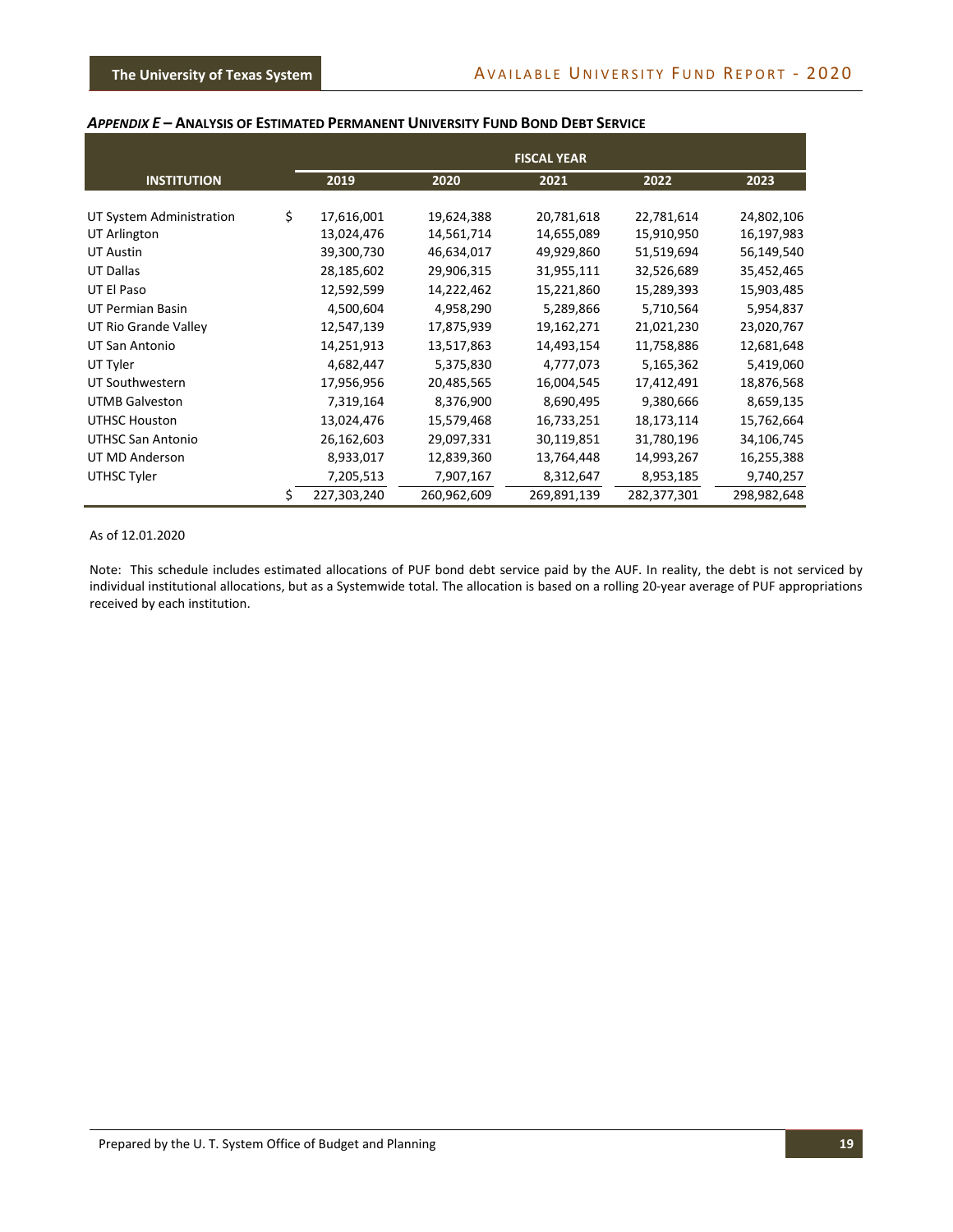#### *APPENDIX F* **– U. T. SYSTEM ADMINISTRATION APPLICATION OF AVAILABLE UNIVERSITY FUND**

The University of Texas System Administration depends on funding from the AUF for needs such as major repairs

and rehabilitation, equipment, maintenance and operation, salaries, and support for units that provide assistance to the Board of Regents and the U. T. institutions.

The categories of spending from the AUF are shown in *Table 4* and are explained further in the following sections.

|                                           |                            | Table 4                    |  |  |
|-------------------------------------------|----------------------------|----------------------------|--|--|
| U. T. System Administration - Uses of AUF |                            |                            |  |  |
|                                           | <b>FY 2020</b><br>(Actual) | <b>FY 2021</b><br>(Budget) |  |  |
| <b>Administration</b>                     |                            |                            |  |  |
| <b>Board of Regents</b>                   | Ś.<br>1,757,420            | Ś.<br>2,539,170            |  |  |
| <b>System Operations</b>                  | 45,686,160                 | 45,919,545                 |  |  |
| <b>Direct Campus Support</b>              | 42,557,676                 | 41,459,566                 |  |  |
| <b>Total Administration</b>               | \$90,001,256               | \$89,918,281               |  |  |
|                                           |                            |                            |  |  |
| <b>External Audit</b>                     | Ś<br>1,998,744             | Ś<br>2,081,719             |  |  |
| System Initiative                         | Ś<br>5,000,000             |                            |  |  |

#### *ADMINISTRATION*

**Board of Regents**. This budget item supports operations of the staff and other expenses associated with the activities of the Office of the Board of Regents. This item includes associated staff benefits. No AUF is expensed or budgeted for Board travel, food or meeting arrangements.

**System Administration Operations**. As directed by *Texas Education Code* Section 65.16, U. T. System Administration is the central administrative office providing oversight, coordination, leadership and administrative support for the fourteen institutions of the U. T. System. Among the areas requiring more specialized expertise, which can be more efficiently provided by a central administrative unit, are compliance management, internal audit, legal counsel, intellectual property protection, governmental relations, policy planning and development for academic and health‐related programs, and various business operation support activities. The business operations include financial reporting, historically underutilized businesses program, budget, finance, human resources, employee benefits, security, planning of facilities, information resources, and real estate. U. T. System Administration also provides assistance to the development programs of the institutions. The amount reported is inclusive of associated staff benefits.

**Direct Campus Support**. U. T. System Administration also administers a shared administrative computing system (ERP) and provides relief from Systemwide shared technology, risk, and digital library assessments. The amount reported is inclusive of associated staff benefits.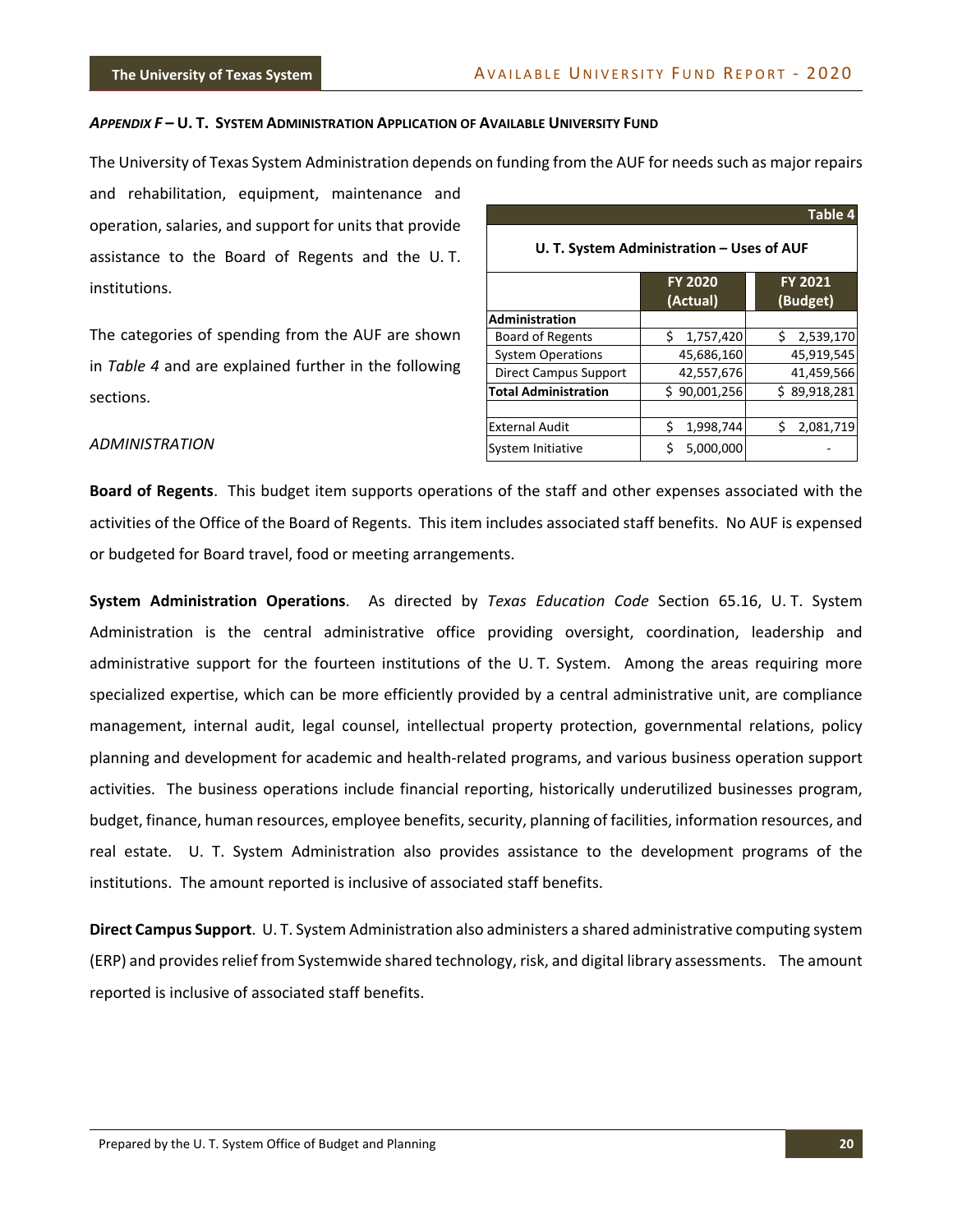#### *APPENDIX F –* **U. T. SYSTEM ADMINISTRATION APPLICATION OF AVAILABLE UNIVERSITY FUND (CONTINUED)**

#### *EXTERNAL AUDIT*

The Board of Regents continues to engage an external audit firm to conduct an audit of the annual financial report of the U. T. System. This cost is expected to be recurring.

#### *SYSTEM INITIATIVE*

In FY 2020, the Board of Regents approved \$5.0 million to provide continued funding for the cooperative initiative with the National Council of Science and Technology (CONACYT) of Mexico to promote and strengthen relations between the United States and Mexico in regard to higher education and research.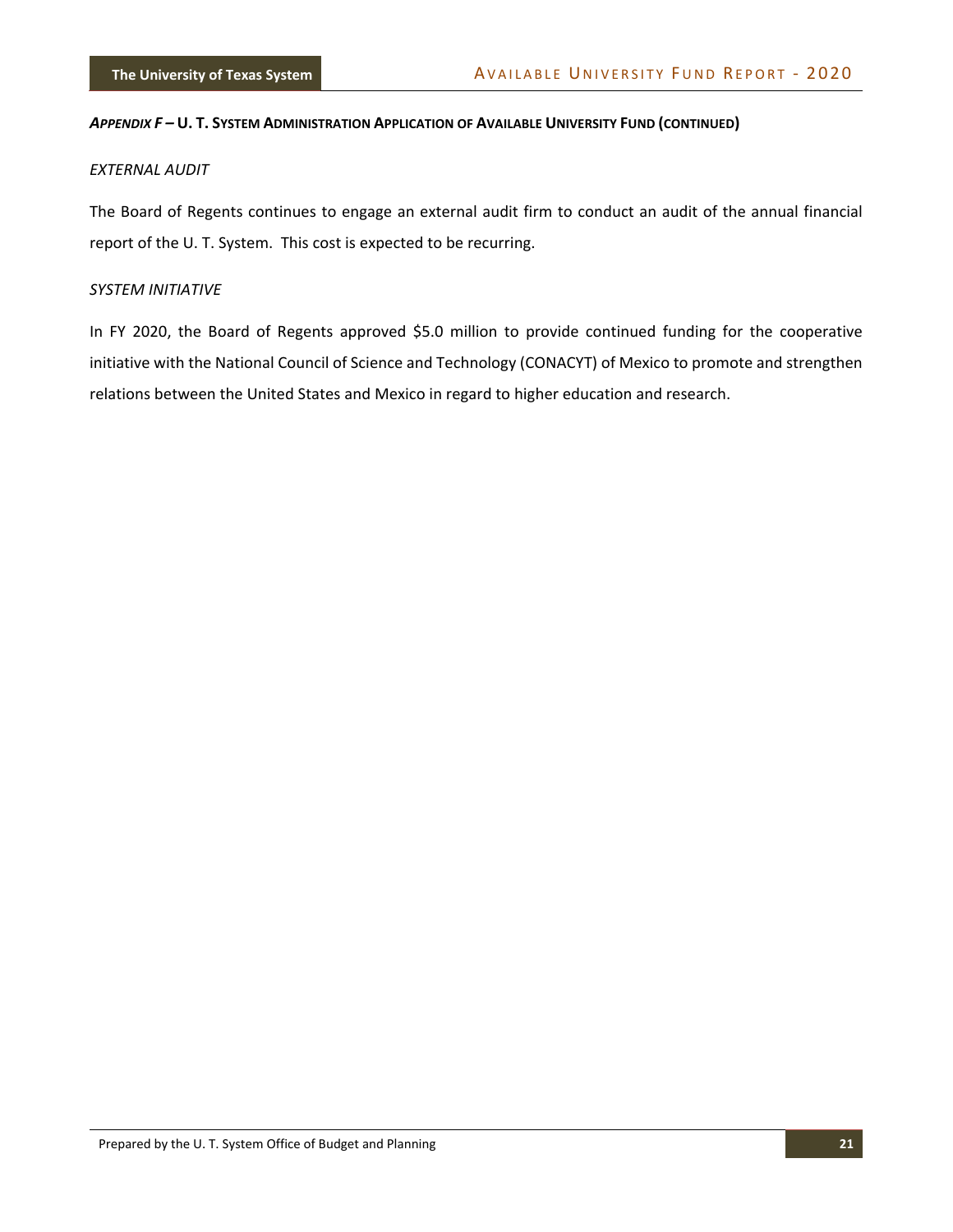|                                                                     | <b>Actual</b><br><b>FY 2020</b> | <b>Budget</b><br>FY 2021 |
|---------------------------------------------------------------------|---------------------------------|--------------------------|
| <b>EXCELLENCE IN MISSION</b>                                        |                                 |                          |
| <b>INSTRUCTIONAL EXCELLENCE</b>                                     |                                 |                          |
| <b>Enhanced Academic Programs</b>                                   | Ś.<br>81,095,666 \$             | 177,125,526              |
| <b>Instructional Program Services</b>                               | 8,606,552                       | 6,995,878                |
| Instructional Initiatives and Programs                              | 5,706,169                       | 22,679,851               |
| Academic Infrastructure (Libraries, Instructional Technology)       | 48,168,320                      | 38,854,198               |
| <b>Student Programs and Services</b>                                | 20,987,103                      | 9,778,687                |
| <b>RESEARCH EXCELLENCE</b>                                          |                                 |                          |
| <b>Research Competitiveness</b>                                     | 19,804,996                      | 15,233,122               |
| <b>OUTREACH EXCELLENCE</b>                                          |                                 |                          |
| Academic Program/Community Interface                                | 3,606,261                       | 3,524,250                |
| <b>TOTAL</b>                                                        | 187,975,067                     | 274,191,512              |
| <b>RECRUITMENT AND RETENTION OF TALENT</b>                          |                                 |                          |
| Faculty                                                             | 12,021,019                      | 2,775,299                |
| K-12 Outreach and Undergraduate Students                            | 26,485,781                      | 26,863,691               |
| <b>Graduate Students</b>                                            | 49,726,219                      | 41,318,969               |
| <b>TOTAL</b>                                                        | 88,233,019                      | 70,957,959               |
| INSTITUTIONAL ACCOUNTABILITY AND ENHANCED CONNECTIONS TO THE PUBLIC | 170,293,961                     | 43,921,803               |
| <b>DELL MEDICAL SCHOOL</b>                                          | 51,255,061                      | 25,010,190               |
| SYSTEMWIDE TECHNOLOGY AND TELECOMMUNICATIONS FUND                   | 9,870,313                       | 3,005,536                |
| <b>TOTAL</b>                                                        | \$507,627,421                   | \$417,087,000            |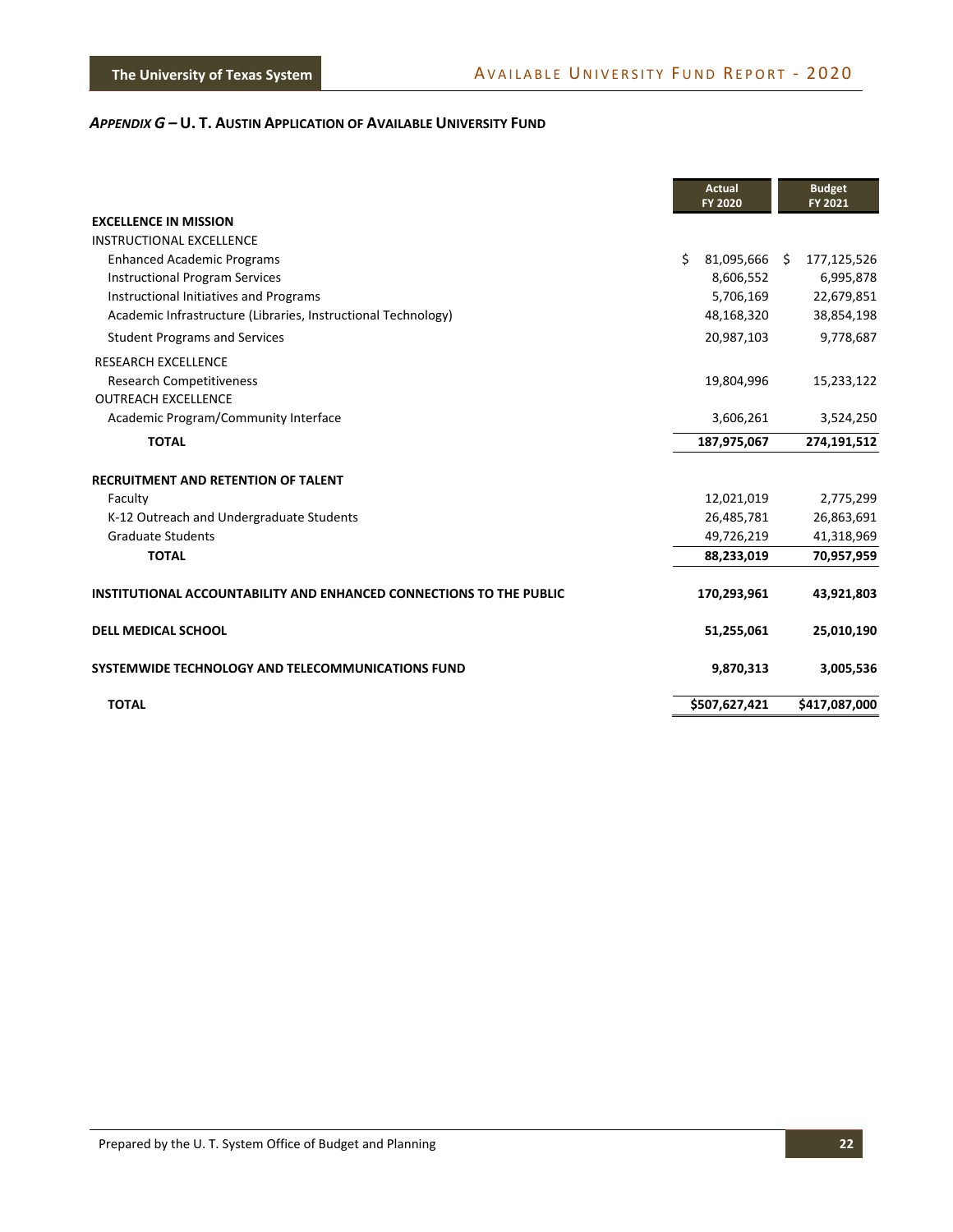#### **EXPLANATION OF U. T. AUSTIN AUF EXPENDITURES**

The mission of U. T. Austin isto achieve excellence in the interrelated areas of undergraduate education, graduate education, research and public service. And all sources of funds (appropriated, AUF, tuition, grants, and gifts) are expended to this end.

According to the *Texas Constitution*, one of the permitted uses of the AUF is the support and maintenance of U. T. Austin. Over the years, the AUF has provided the margin of excellence that permits U. T. Austin to achieve and maintain its place as one of the premier public institutions of higher education in the nation. The margin of excellence and operations support of U. T. Austin are described below:

#### **EXCELLENCE IN MISSION:**

#### *INSTRUCTIONAL EXCELLENCE*

**Enhanced Academic Programs.** Academic initiatives at the college and departmental level enhanced by the AUF include curriculum innovation, development of new degree programs, interdisciplinary program planning and coordination, honors programs, internship programs, academic technology and facility support, K‐12 and community outreach activities, and continuing education. For FY 2021, it also includes reserves to be allocated by executive leadership.

**Instructional Program Services.** These services include educational innovation, student success initiatives, college computing and networking services, instructional and technology enhanced teaching support, provision of Web‐based student‐faculty communication platforms, teaching effectiveness services, credit by examination, new and experienced faculty training, assessment methods, student course-instructor evaluations, the U.T. Elementary School, and coordination of University‐wide K‐12 activities.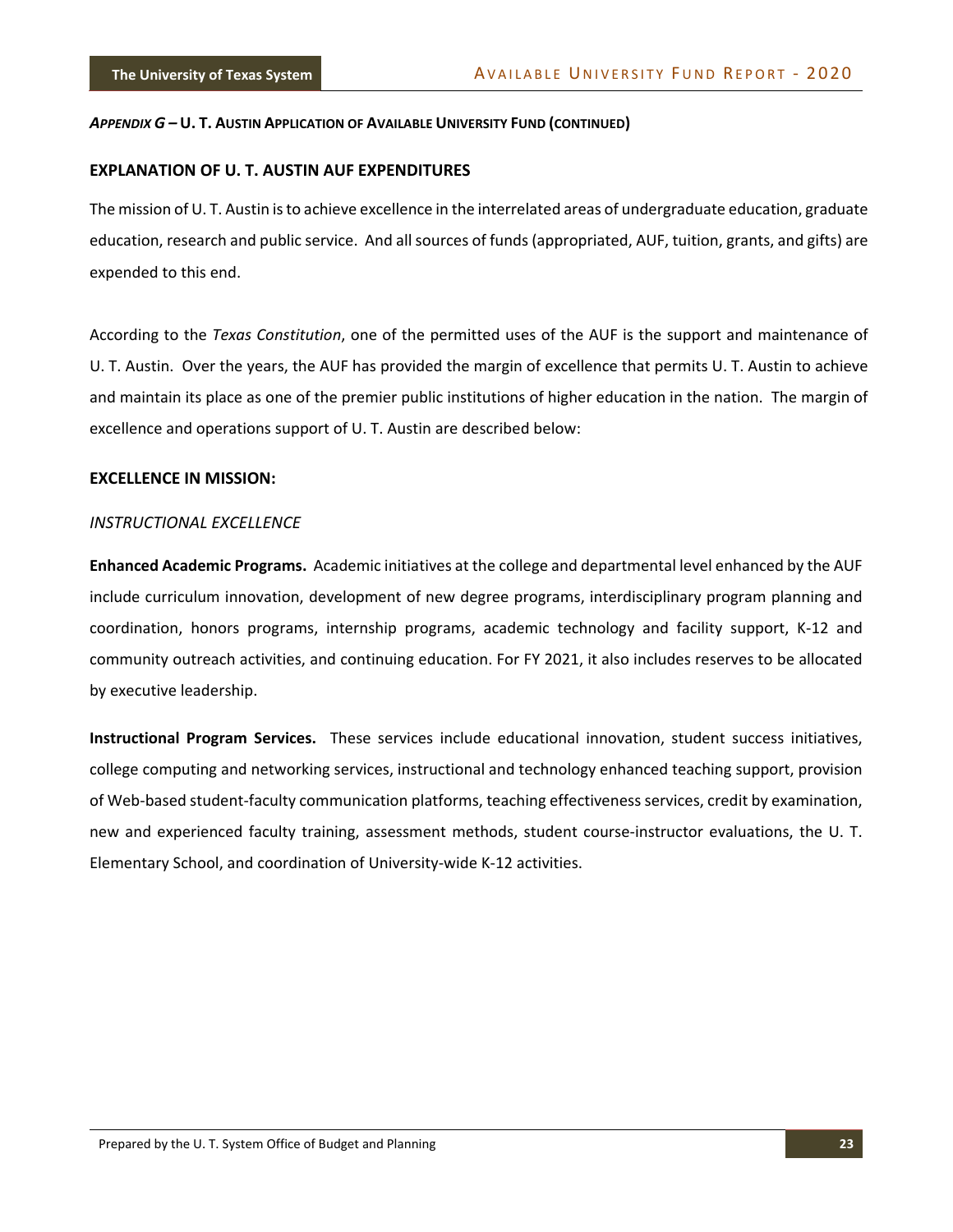**Instructional Initiatives and Programs.** The School of Undergraduate Studies was developed to enhance the education for all undergraduates through core curriculum, advising, learning communities, signature courses, interdisciplinary programs, and research. Other instructional initiatives and programs include course transformation and innovation as well as visiting lecturers. Students have accessto specialized centersfor design and creative technology; pharmacy and nursing experiences; and fine arts productions. Instructional initiatives also include funds for the Provost's experiential learning initiative as well as support for Texas Student Media. FY 2021 also includes funding for the Distinguished Service Academy.

**Academic Infrastructure (Libraries and Instructional Technology).** Instructional technology services include providing access to computing, voice and data networks, internet, and email. Library services include access to comprehensive print and digital resources supporting all disciplines, and access to specialized collections within the Humanities Research Center, and the Benson Latin American Collection.

**Student Programs and Services.** These services encompass new student orientation, career services, welcoming and mentoring programs, enrollment management, student organizations, campus and community involvement, Greek life, services for students with disabilities, student governance, judicial services and volunteer and service learning. Services include funding for the Center for Career Exploration and Development to help students achieve the skills, experiences, and co-curricular knowledge needed for life after graduation. FY 2021 also includes funds for the Graduation Help Desk as well as new AUF student support for the College of Natural Sciences.

#### *RESEARCH EXCELLENCE*

**Research Competitiveness.** Support is provided for the critical research infrastructure required for faculty to be competitive for federal, state, and private sector research grant funding, to meet the ever increasing regulatory and compliance requirements associated with this external funding, to provide specialized services for areas such as animal care and high performance computing, and to help support research centers and institutes targeting areas critical to the economic development of Texas and the nation.

#### *OUTREACH EXCELLENCE*

**Academic Program/Community Interface.** These programs help define and characterize the role of a flagship institution within the larger community and include such units as: Texas Performing Arts, Blanton Museum, and Winedale Historical Center.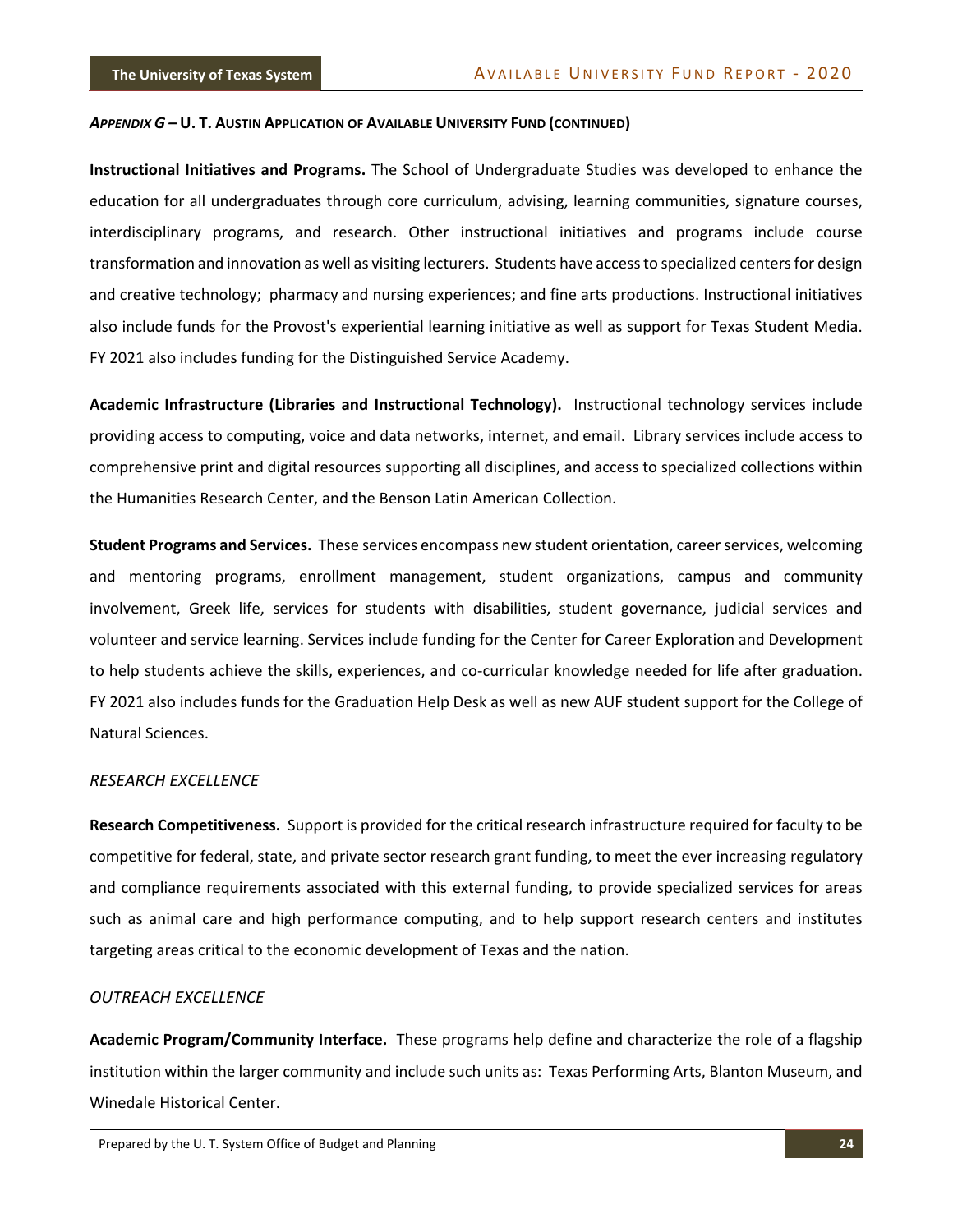#### **RECRUITMENT AND RETENTION OF TALENT:**

#### *FACULTY*

U. T. Austin is committed to continuing to advance as one of the world's finest universities. Achieving this goal is directly connected to our ability to recruit and retain faculty of the highest caliber. U. T. Austin must compete for this top talent.

#### *K‐12 OUTREACH AND UNDERGRADUATE STUDENTS*

Funds for various admission, scholarship and retention programs help ensure the quality and diversity of students and make a high quality education affordable and accessible to qualified students. The University Outreach Centers provide an intensive college preparatory program for under‐represented students beginning in eighth grade and continuing through high school. The purpose is to increase the number of educationally disadvantaged students who graduate from Texas high schools prepared to matriculate and be successful in Texas colleges and universities.

#### *GRADUATE STUDENTS*

The intellectual and research accomplishments of the University depend critically on our ability to recruit and retain the very best graduate students from across the nation. These funds provide the scholarships, fellowships and infrastructure support necessary for U. T. Austin to compete with its peer institutions for these excellent students. Funding includes support for the graduate student investment initiative providing fellowship funds to selective colleges/programs to improve quality of students and to enable grad student support/funding packages competitive with peer universities.